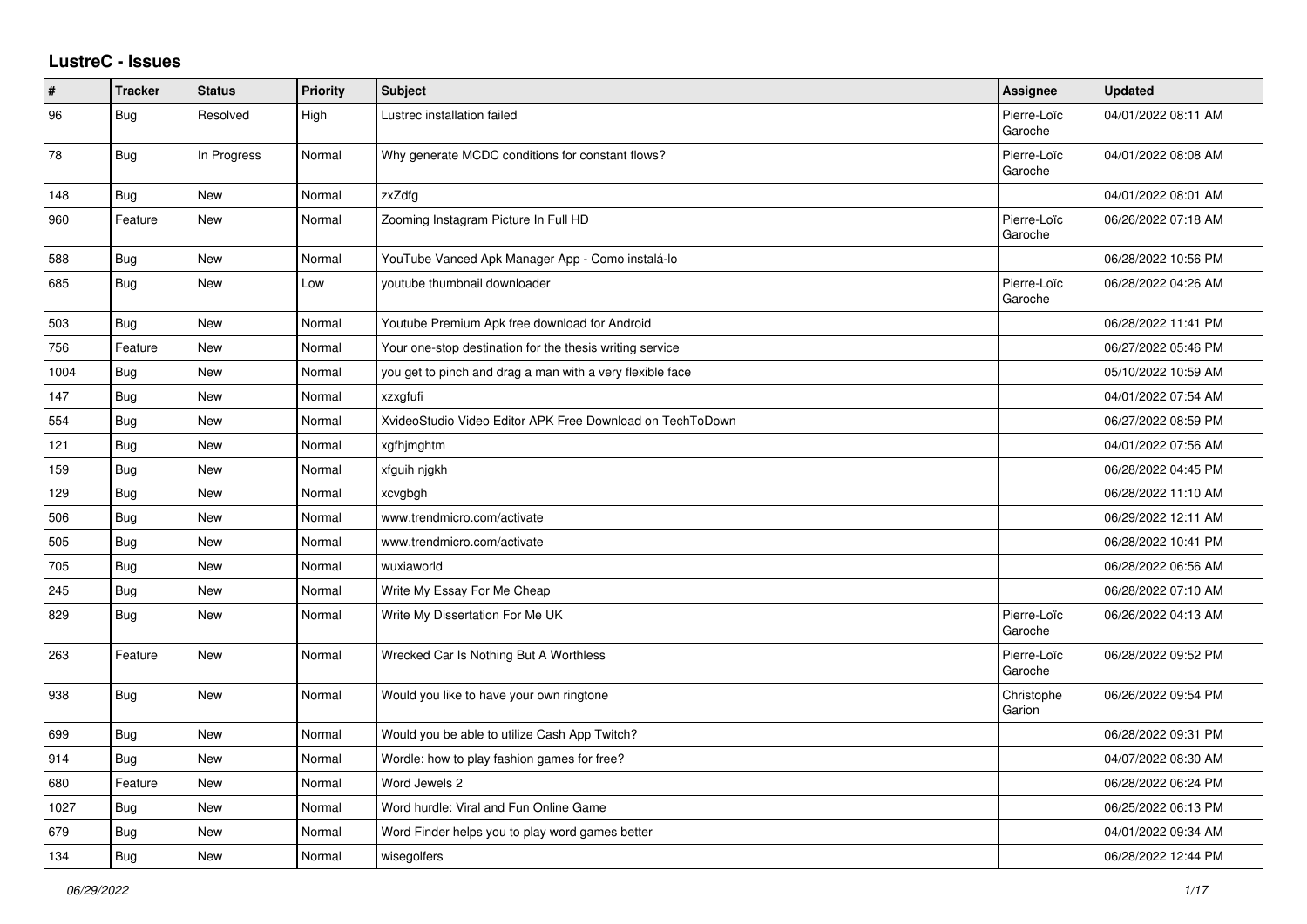| $\vert$ #     | <b>Tracker</b> | <b>Status</b> | <b>Priority</b> | <b>Subject</b>                                                             | Assignee               | <b>Updated</b>      |
|---------------|----------------|---------------|-----------------|----------------------------------------------------------------------------|------------------------|---------------------|
| 306           | <b>Bug</b>     | New           | Normal          | Window Tinting Services in Norcross GA                                     |                        | 04/01/2022 07:19 AM |
| 296           | Bug            | <b>New</b>    | Normal          | Window Tinting Services in Jonesboro GA                                    |                        | 04/01/2022 07:21 AM |
| 728           | <b>Bug</b>     | New           | Normal          | Will Cash App refund money if scammed? Hitches With Optimum Ease           |                        | 06/26/2022 06:15 AM |
| 538           | Bug            | New           | Normal          | Will cash app refund money if scammed quickly?                             |                        | 06/27/2022 10:25 AM |
| 878           | <b>Bug</b>     | New           | Normal          | Wie ist instazoom hilfreich beim Herunterladen von Instagram-Profilbildern |                        | 04/08/2022 09:28 PM |
| 776           | <b>Bug</b>     | New           | Normal          | Wibargain                                                                  |                        | 06/28/2022 01:57 PM |
| 587           | Bug            | New           | Normal          | Why Picsart Pro Offers Great Features                                      |                        | 06/27/2022 05:28 PM |
| 701           | <b>Bug</b>     | New           | Normal          | Why Law Essay Helper UK is Necessary?                                      |                        | 06/28/2022 08:12 AM |
| 922           | <b>Bug</b>     | New           | Normal          | Why Is The Need For Assignment Writing Services?                           |                        | 06/28/2022 06:59 AM |
| 757           | <b>Bug</b>     | New           | Normal          | Why Is Issue of Car Maintenance so Famous for the Consumers?               |                        | 04/01/2022 09:01 AM |
| 963           | Feature        | New           | Normal          | Why I am not getting cool cash app card designs- call experts              |                        | 06/26/2022 07:52 AM |
| 540           | Bug            | New           | Normal          | Why Haven't I Received My Cash App Card? Can I get t the reasons behind it |                        | 06/27/2022 04:54 PM |
| 637           | Feature        | New           | Normal          | Why do the Outlook rules not work in my account?                           |                        | 06/28/2022 11:12 AM |
| 884           | Bug            | New           | Normal          | Why do Subway Surfers popular                                              |                        | 04/01/2022 09:16 AM |
| 880           | Bug            | <b>New</b>    | Normal          | Why do Subway Surfers popular                                              |                        | 04/01/2022 09:16 AM |
| 551           | Bug            | New           | Normal          | Why Do Students Need Online Best Dissertation Writing Services?            |                        | 06/28/2022 03:03 AM |
| 713           | Bug            | New           | High            | Why Cupcake 2048 is a addictive game?                                      | Pierre-Loïc<br>Garoche | 04/01/2022 09:34 AM |
| 208           | <b>Bug</b>     | New           | Normal          | Why Cash app won't let me send money if scammed?                           |                        | 04/01/2022 08:54 AM |
| 188           | Bug            | New           | Normal          | Why are university students buying assignments online?                     | Pierre-Loïc<br>Garoche | 06/28/2022 07:46 AM |
| 707           | Bug            | New           | Normal          | Why Accounting Assignments Are Beneficial For The Students?                | Pierre-Loïc<br>Garoche | 06/28/2022 07:29 AM |
| 1008          | Bug            | New           | Normal          | Who was the first black woman to anchor a newscast?                        |                        | 05/10/2022 03:13 PM |
| 802           | Bug            | New           | Normal          | Who Is an ETL Engineer                                                     |                        | 06/28/2022 02:03 AM |
| 801           | Bug            | New           | Normal          | Who Is an ETL Engineer                                                     |                        | 06/27/2022 12:25 PM |
| 800           | <b>Bug</b>     | New           | Normal          | Who Is an ETL Engineer                                                     |                        | 06/28/2022 08:48 AM |
| 799           | Bug            | New           | Normal          | Who Is an ETL Engineer                                                     |                        | 06/28/2022 02:51 AM |
| 798           | Bug            | New           | Normal          | Who Is an ETL Engineer                                                     |                        | 06/27/2022 09:48 AM |
| 1123          | Bug            | New           | Normal          | Where To Watch FIFA World Cup 2022                                         |                        | 06/24/2022 03:51 AM |
| $ 920\rangle$ | Bug            | New           | Normal          | Where I Can Get Essay Writing Services?                                    |                        | 04/11/2022 08:35 AM |
| 1107          | Feature        | New           | High            | Where do you have to find an application to watch news and sports videos?  | Christophe<br>Garion   | 06/27/2022 12:38 PM |
| 768           | <b>Bug</b>     | New           | Normal          | Where can you buy best jackets online?                                     |                        | 06/26/2022 01:50 PM |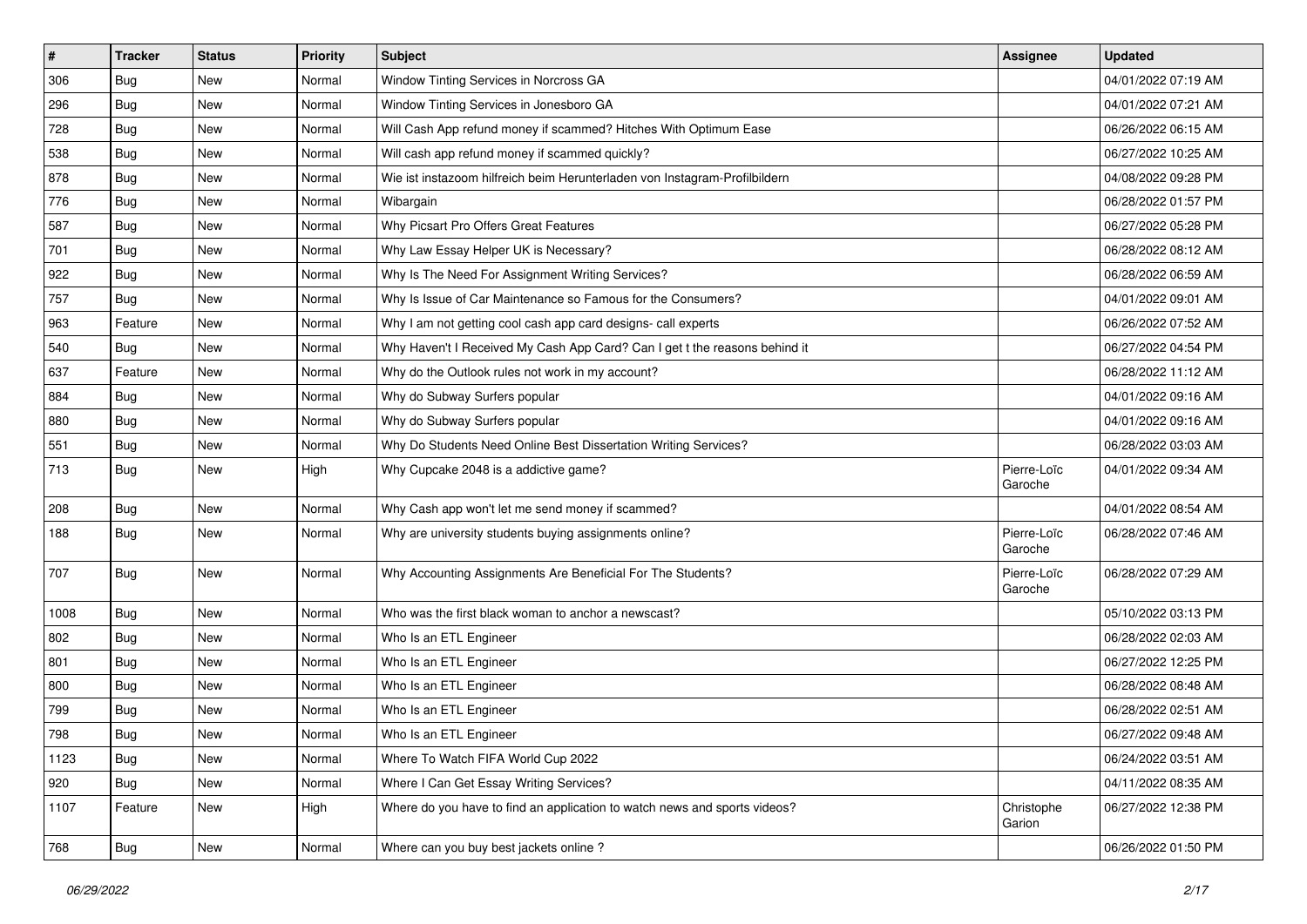| $\sharp$ | <b>Tracker</b> | <b>Status</b> | <b>Priority</b> | <b>Subject</b>                                                             | Assignee               | <b>Updated</b>      |
|----------|----------------|---------------|-----------------|----------------------------------------------------------------------------|------------------------|---------------------|
| 793      | Feature        | New           | Urgent          | Where can I find cheap FIFA coins?                                         | Pierre-Loïc<br>Garoche | 06/28/2022 03:41 PM |
| 300      | Bug            | <b>New</b>    | Normal          | Wheels Powder Coating Services in Norcross GA                              |                        | 04/15/2022 01:45 PM |
| 223      | Bug            | New           | Normal          | WhatsApp Plus: Download, Update and Themes                                 |                        | 06/03/2022 08:07 PM |
| 1099     | Feature        | New           | Normal          | Whatsapp Plus - A New Way Of Communicating                                 |                        | 06/28/2022 07:57 AM |
| 560      | Bug            | New           | Normal          | Whatsapp Aero - Make Your Phone Auto Connect                               |                        | 04/01/2022 09:28 AM |
| 605      | Feature        | New           | Normal          | What will the future of logo design be like?                               |                        | 06/28/2022 01:31 PM |
| 1094     | Bug            | New           | Normal          | What time does direct deposit hit Cash App?                                |                        | 06/14/2022 03:27 PM |
| 1125     | Bug            | New           | Normal          | What is Wordscapes?                                                        |                        | 06/24/2022 09:05 AM |
| 868      | Feature        | New           | Normal          | What Is the Role of a Graphic Designer?                                    | Pierre-Loïc<br>Garoche | 04/01/2022 09:12 AM |
| 1043     | Bug            | New           | Normal          | What Is The Right Way To Troubleshoot Cash App Transfer Failed Problems?   |                        | 05/25/2022 01:16 PM |
| 927      | Feature        | New           | Normal          | What Is The Right Way To Troubleshoot Cash App Transfer Failed Problems?   |                        | 04/12/2022 05:54 AM |
| 523      | Bug            | New           | Normal          | What Is The Right Google Account Recovery Aid To Regain Account Access?    | Pierre-Loïc<br>Garoche | 06/28/2022 05:17 AM |
| 836      | Bug            | New           | Normal          | What Is The Required Amount To Pay As Cash App Clearance Fee?              |                        | 04/01/2022 09:00 AM |
| 636      | Bug            | New           | Normal          | What is the most popular furniture color?                                  |                        | 06/25/2022 04:57 PM |
| 520      | Bug            | New           | Normal          | What Is The Major Role Of Cash.app/Help and Support Page?                  |                        | 06/28/2022 09:23 PM |
| 569      | Bug            | New           | Normal          | What is the incoming and outgoing mail server for Outlook IMAP settings?   | Pierre-Loïc<br>Garoche | 06/28/2022 07:38 PM |
| 570      | Bug            | New           | Normal          | What is Sutton bank cash app customer service phone number?                | Pierre-Loïc<br>Garoche | 06/28/2022 03:09 PM |
| 580      | Bug            | New           | High            | What is Narrative Essay?                                                   | Christophe<br>Garion   | 06/26/2022 04:49 PM |
| 1105     | Bug            | New           | High            | What is Mahjong online?                                                    |                        | 06/28/2022 03:47 AM |
| 496      | Bug            | New           | Normal          | What is Live NetTV?                                                        |                        | 06/28/2022 03:58 PM |
| 761      | Bug            | New           | Normal          | What is it about basketball that makes it so popular in the United States? | Corentin<br>Lauverjat  | 06/27/2022 08:40 PM |
| 792      | Bug            | New           | Normal          | What is Google Camera Mod?                                                 |                        | 06/27/2022 10:20 AM |
| 853      | Bug            | New           | Normal          | what is dr laser                                                           |                        | 04/01/2022 09:13 AM |
| 585      | <b>Bug</b>     | New           | Normal          | What is cash app help number?                                              |                        | 06/26/2022 06:21 PM |
| 764      | Bug            | New           | Normal          | What is available to see what I can watch HBO Max?                         |                        | 06/28/2022 03:59 AM |
| 279      | Bug            | New           | High            | What is an essential feature of an internal communications app?            |                        | 06/28/2022 03:52 AM |
| 667      | Bug            | New           | Normal          | What Is a Ringtone?                                                        |                        | 06/29/2022 12:34 AM |
| 477      | <b>Bug</b>     | New           | Normal          | What Does Online Coupon Mean?                                              |                        | 06/28/2022 06:40 PM |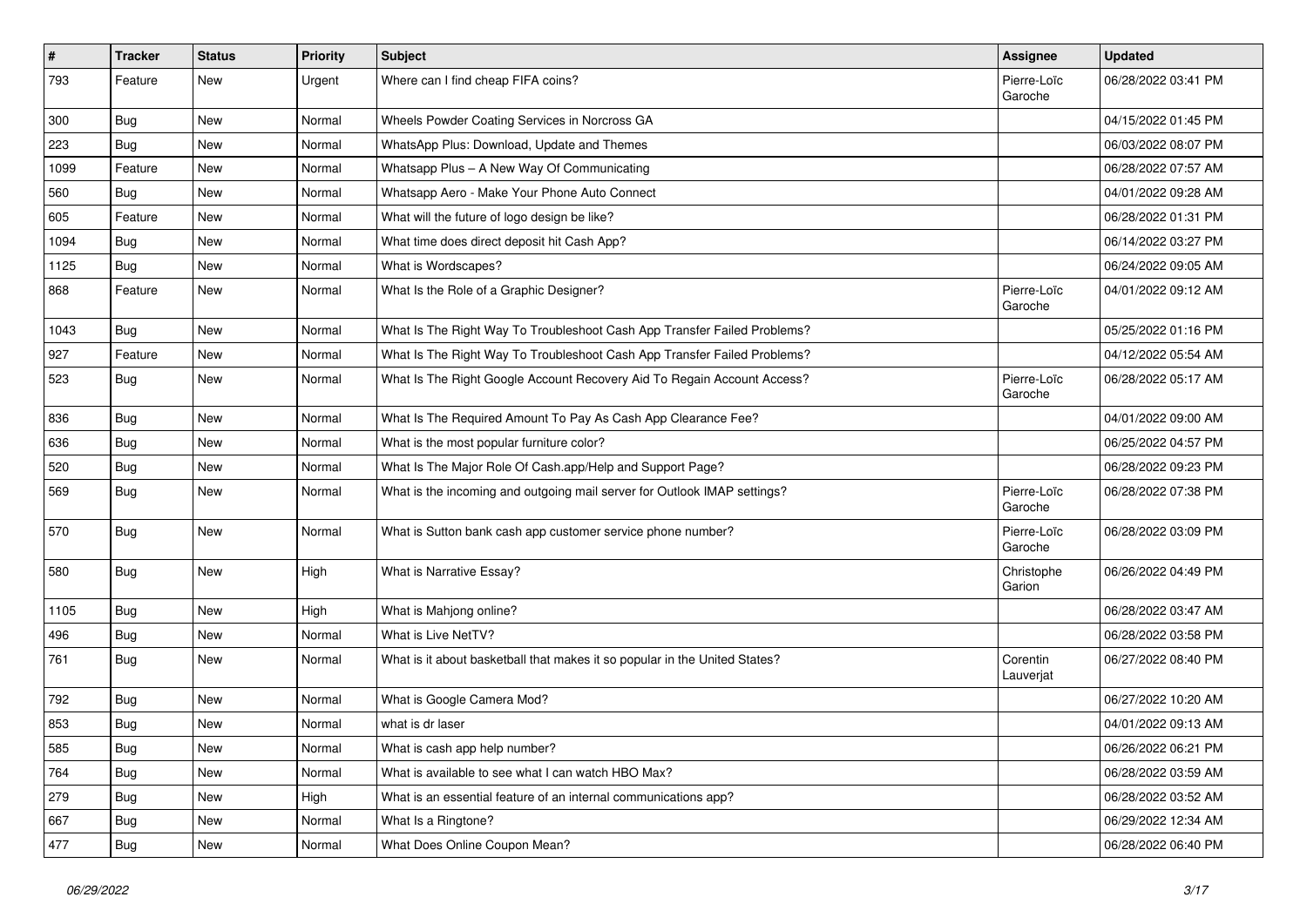| $\vert$ # | <b>Tracker</b> | <b>Status</b> | Priority | <b>Subject</b>                                                                | Assignee               | <b>Updated</b>      |
|-----------|----------------|---------------|----------|-------------------------------------------------------------------------------|------------------------|---------------------|
| 1112      | Bug            | New           | Normal   | What Cash App Policy Says If Random Person Sent Me Money On Cash App?         |                        | 06/27/2022 02:39 AM |
| 1078      | Bug            | New           | Normal   | What Bank Is Cash App On Plaid? Find Clarity And Assistance                   |                        | 06/15/2022 11:56 AM |
| 281       | Feature        | New           | Normal   | what are the types of Ringtones?                                              | Anonymous              | 06/28/2022 10:47 PM |
| 1010      | Bug            | New           | Normal   | what are the requirements to borrow money from cash app ? cash app borrow app | Pierre-Loïc<br>Garoche | 05/11/2022 09:29 AM |
| 675       | Bug            | New           | Normal   | What Are Smart Tactics To Fix Cash App Transfer Failed Hurdles?               |                        | 06/27/2022 09:51 AM |
| 559       | Bug            | New           | High     | What Are Permission For Applications like Facebook Sending MMS?               |                        | 06/27/2022 08:34 PM |
| 725       | Feature        | New           | Normal   | What are memo writing services design                                         |                        | 06/24/2022 06:24 AM |
| 857       | <b>Bug</b>     | New           | Normal   | Welcome to the world of classic retro games                                   |                        | 04/01/2022 09:13 AM |
| 686       | Bug            | New           | Normal   | Welcome To The Most Demandable Mahipalpur Escorts Agency                      |                        | 06/27/2022 03:45 PM |
| 548       | Bug            | New           | Normal   | Web N Logo Design                                                             |                        | 06/28/2022 08:24 AM |
| 542       | Bug            | New           | Normal   | Web N Logo Design                                                             |                        | 06/27/2022 07:02 PM |
| 260       | Bug            | <b>New</b>    | Normal   | Web Design Services Near Me                                                   |                        | 06/26/2022 11:55 AM |
| 555       | Bug            | New           | Normal   | web design development in hyderabad                                           |                        | 06/28/2022 05:01 AM |
| 264       | Bug            | New           | Normal   | We Buy Your Unwanted Car                                                      | Corentin<br>Lauverjat  | 06/28/2022 12:43 AM |
| 658       | Bug            | New           | Normal   | Watermelon Nutrition Facts And Health Benefits                                |                        | 06/28/2022 01:57 AM |
| 314       | Bug            | New           | Normal   | Water Extraction Services in Virginia Beach VA                                |                        | 04/01/2022 07:25 AM |
| 313       | <b>Bug</b>     | New           | Normal   | Water Extraction Services in Virginia Beach VA                                |                        | 06/23/2022 02:14 AM |
| 331       | Bug            | New           | Normal   | Water Extraction Services in Norfolk VA                                       |                        | 06/28/2022 09:12 PM |
| 346       | Bug            | <b>New</b>    | Normal   | Water Extraction Services in Chesapeake VA                                    |                        | 04/01/2022 07:15 AM |
| 968       | Feature        | New           | Normal   | watch nfl online free live streaming                                          |                        | 06/25/2022 11:52 PM |
| 974       | Bug            | New           | Normal   | Watch NCAA Football Live Streaming Free                                       |                        | 06/26/2022 05:33 PM |
| 969       | Bug            | New           | Normal   | Watch NCAA Football Live Match Free                                           |                        | 06/28/2022 01:31 PM |
| 1095      | Feature        | New           | High     | Want to Know the Best CV Makers in Dubai?                                     |                        | 06/20/2022 06:29 AM |
| 584       | Bug            | New           | Normal   | Want the cash app customer service number to check balance?                   |                        | 06/29/2022 01:00 AM |
| 1036      | Bug            | New           | Normal   | <b>VPS Material</b>                                                           |                        | 05/18/2022 09:34 PM |
| 981       | Bug            | New           | Normal   | VidMate Mod APK                                                               |                        | 06/28/2022 11:24 AM |
| 620       | Bug            | New           | Normal   | Viagra Meds: Fastest & Quick Delivery On Your Doorstep - USA                  |                        | 06/28/2022 04:33 AM |
| 607       | Bug            | New           | Normal   | Vex 5                                                                         |                        | 06/27/2022 11:24 PM |
| 722       | Bug            | New           | Normal   | Vergrößern Sie Instagram-Fotos mit instazoom                                  | Christophe<br>Garion   | 06/28/2022 07:21 AM |
| 292       | Bug            | New           | Normal   | Venmo to Cash App Transfer Of Money- Explore Here                             |                        | 06/28/2022 08:37 PM |
| 1001      | <b>Bug</b>     | New           | Normal   | Venmo Keep Saying Error?                                                      |                        | 06/27/2022 02:20 AM |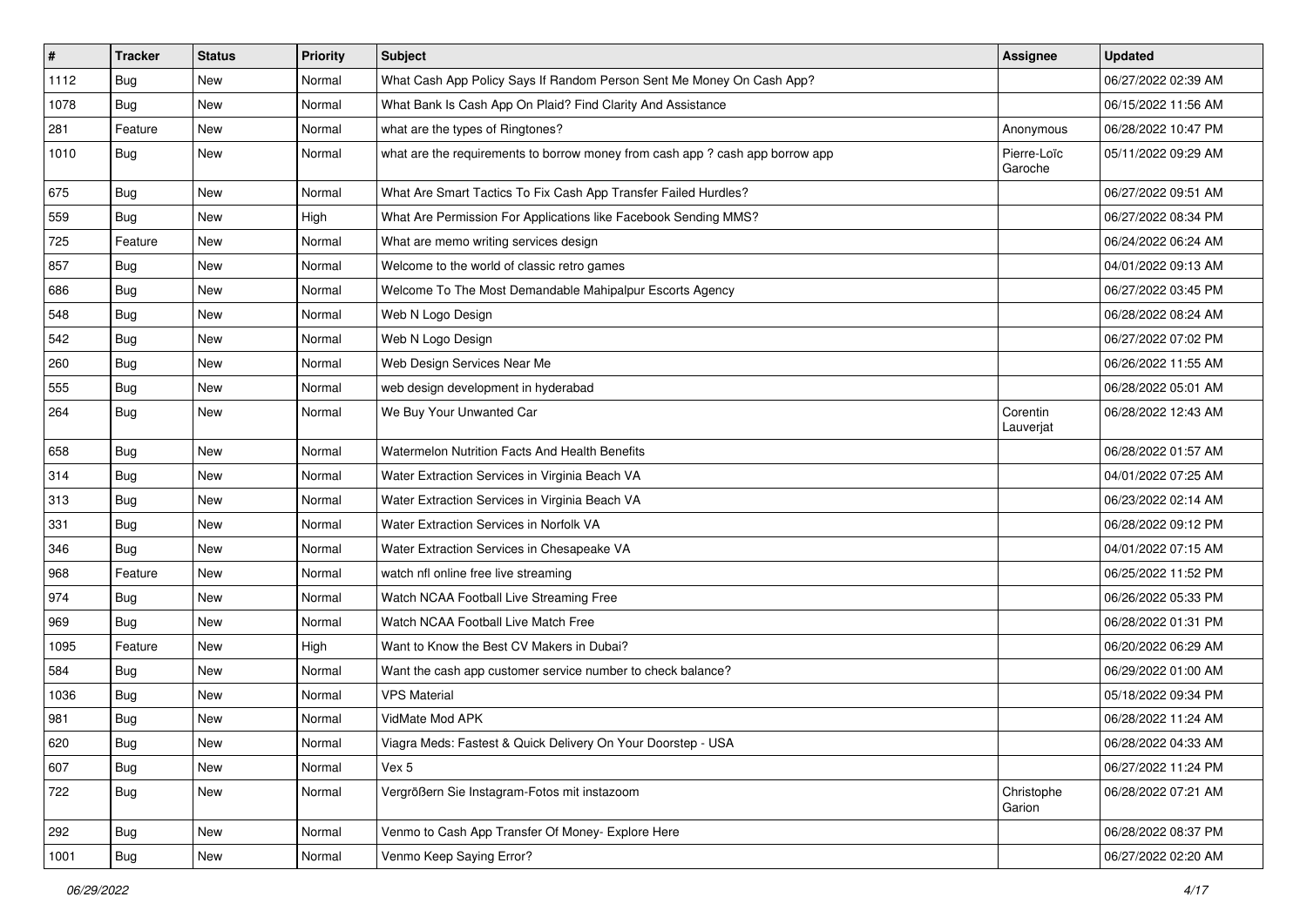| $\vert$ # | <b>Tracker</b> | <b>Status</b> | <b>Priority</b> | Subject                                                                          | Assignee               | <b>Updated</b>      |
|-----------|----------------|---------------|-----------------|----------------------------------------------------------------------------------|------------------------|---------------------|
| 301       | Bug            | New           | Normal          | Vehicle Electronics Services in Norcross GA                                      |                        | 04/01/2022 07:18 AM |
| 125       | Bug            | <b>New</b>    | Normal          | vbvnm                                                                            |                        | 04/01/2022 07:55 AM |
| 1066      | Feature        | New           | High            | Using the default Routerlogin.net web address for setup                          |                        | 05/31/2022 12:16 PM |
| 624       | Bug            | New           | Normal          | Use go with the Driving Directions for your go                                   |                        | 06/21/2022 04:54 AM |
| 153       | Bug            | New           | Normal          | urgent loan online                                                               | Christophe<br>Garion   | 06/28/2022 12:49 AM |
| 464       | Bug            | New           | Normal          | Upholstery Cleaning Westchester MA                                               |                        | 06/28/2022 11:39 AM |
| 440       | Bug            | New           | Normal          | Upholstery Cleaning Watertown MA                                                 |                        | 04/01/2022 07:49 AM |
| 415       | <b>Bug</b>     | New           | Normal          | Upholstery Cleaning Somerville MA                                                |                        | 04/01/2022 07:48 AM |
| 324       | Bug            | <b>New</b>    | Normal          | Upholstery Cleaning Services in Virginia Beach VA                                |                        | 04/01/2022 07:26 AM |
| 339       | Bug            | New           | Normal          | Upholstery Cleaning Services in Norfolk VA                                       |                        | 06/17/2022 04:36 AM |
| 355       | Bug            | New           | Normal          | Upholstery Cleaning Services in Chesapeake VA                                    |                        | 04/01/2022 07:14 AM |
| 448       | Bug            | New           | Normal          | <b>Upholstery Cleaning Quincy MA</b>                                             |                        | 04/01/2022 07:48 AM |
| 432       | <b>Bug</b>     | New           | Normal          | Upholstery Cleaning Newton MA                                                    |                        | 04/01/2022 07:50 AM |
| 456       | Bug            | <b>New</b>    | Normal          | <b>Upholstery Cleaning Medford MA</b>                                            |                        | 04/01/2022 07:28 AM |
| 423       | Bug            | New           | Normal          | Upholstery Cleaning Brookline MA                                                 |                        | 04/01/2022 07:46 AM |
| 407       | Bug            | New           | Normal          | Upholstery Cleaning Boston MA                                                    |                        | 04/01/2022 07:47 AM |
| 472       | Bug            | New           | Normal          | Upholstery Cleaning Arlington MA                                                 |                        | 04/01/2022 07:31 AM |
| 513       | Bug            | New           | Normal          | Unlock cash app account using the easy steps:                                    | Anonymous              | 06/28/2022 06:35 PM |
| 490       | Bug            | New           | Normal          | Unlock cash app account by getting quick solutions from the technical executives |                        | 06/28/2022 10:24 PM |
| 598       | Bug            | <b>New</b>    | Normal          | Universo s / f Download                                                          |                        | 06/25/2022 03:38 PM |
| 597       | Bug            | New           | Normal          | Universo s / f Download                                                          |                        | 06/28/2022 03:36 AM |
| 772       | Bug            | New           | Normal          | united airlines baggage policy                                                   |                        | 06/27/2022 10:53 PM |
| 771       | Bug            | New           | Normal          | united airlines baggage policy                                                   |                        | 06/26/2022 07:19 AM |
| 1093      | Bug            | New           | Normal          | Uniswap Exchange                                                                 | Christophe<br>Garion   | 06/14/2022 11:55 AM |
| 563       | Bug            | New           | Normal          | Understanding the Difference Between Free and Paid Mod Apks                      |                        | 06/28/2022 06:51 AM |
| 861       | Feature        | New           | Low             | <b>Understanding Situational Depression</b>                                      | Pierre-Loïc<br>Garoche | 04/01/2022 09:12 AM |
| 484       | Bug            | New           | Normal          | UK best essay writing service                                                    |                        | 06/27/2022 02:01 PM |
| 483       | <b>Bug</b>     | New           | Normal          | UK best essay writing service                                                    |                        | 06/28/2022 01:35 AM |
| 200       | Bug            | New           | Normal          | uiopi[o                                                                          |                        | 06/28/2022 12:33 AM |
| 168       | <b>Bug</b>     | New           | Normal          | UFC 256 Live Stream Online                                                       |                        | 06/28/2022 08:44 AM |
| 113       | <b>Bug</b>     | New           | Normal          | ufc 254 live                                                                     |                        | 06/27/2022 08:54 AM |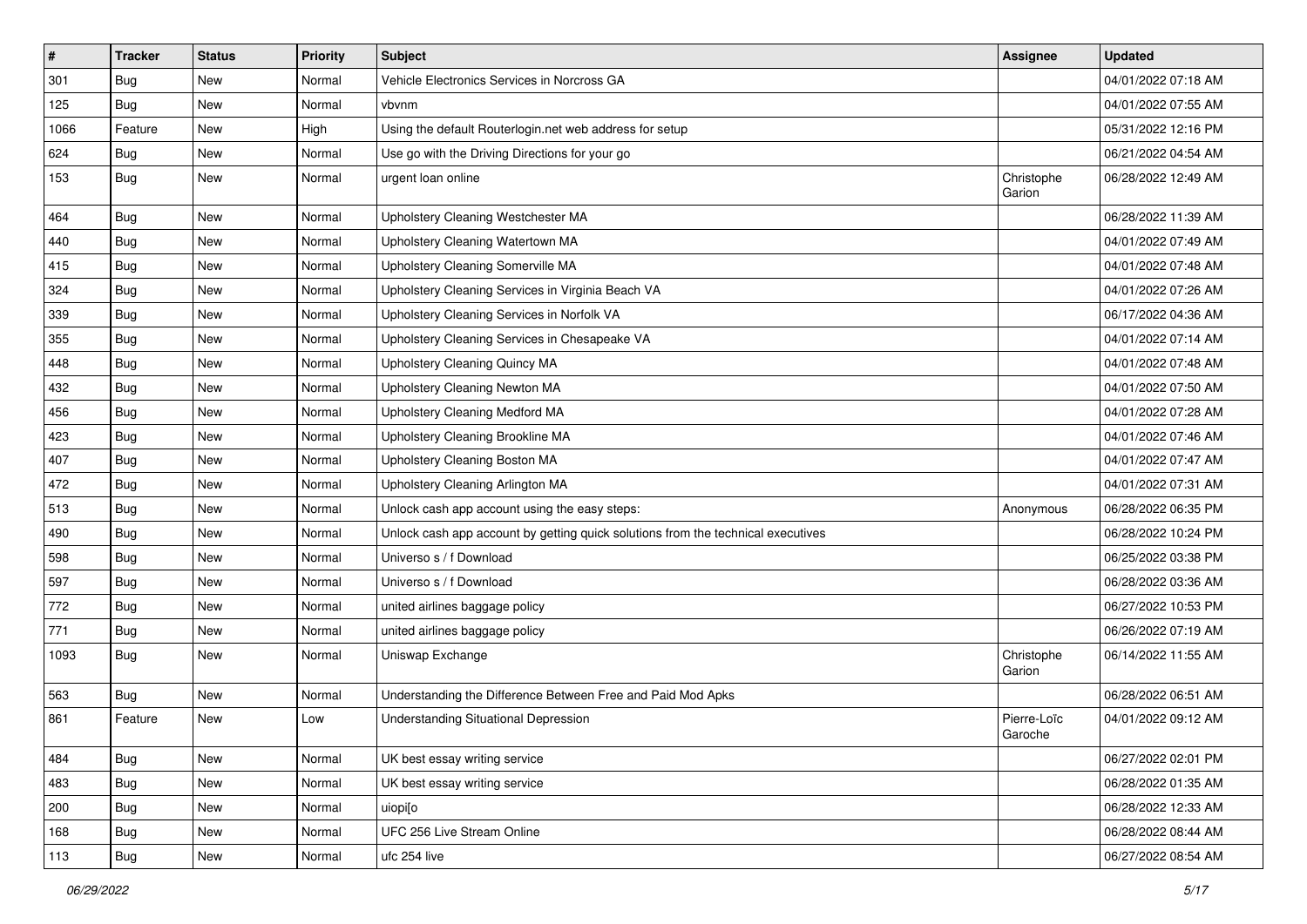| $\sharp$ | <b>Tracker</b> | <b>Status</b> | Priority | Subject                                                                                                 | <b>Assignee</b>        | <b>Updated</b>      |
|----------|----------------|---------------|----------|---------------------------------------------------------------------------------------------------------|------------------------|---------------------|
| 495      | Bug            | New           | Normal   | Twitch Clip Downloader Download Twitch Clips Online 2021                                                |                        | 06/28/2022 10:24 PM |
| 661      | Bug            | New           | Normal   | Turbo VPN MOD APK Download                                                                              |                        | 06/27/2022 07:18 PM |
| 1084     | Bug            | New           | Normal   | <b>Trippie Redd</b>                                                                                     |                        | 06/11/2022 09:05 AM |
| 131      | Bug            | New           | Normal   | triokids                                                                                                |                        | 04/01/2022 07:54 AM |
| 178      | Bug            | New           | Normal   | transparent lace wigs                                                                                   |                        | 06/27/2022 11:04 PM |
| 514      | Bug            | New           | Normal   | Trans-Caribbean                                                                                         |                        | 06/29/2022 01:05 AM |
| 909      | Bug            | New           | Normal   | Toca Life World APK                                                                                     |                        | 04/06/2022 04:52 AM |
| 908      | Bug            | New           | Normal   | Toca Life World APK                                                                                     |                        | 04/06/2022 03:18 AM |
| 844      | Bug            | New           | Normal   | To know Chime Routing Number call on the helpline number                                                |                        | 04/01/2022 08:58 AM |
| 837      | Bug            | New           | Normal   | To Create An Instagram Story                                                                            | Pierre-Loïc<br>Garoche | 04/01/2022 08:58 AM |
| 1114     | Bug            | <b>New</b>    | Normal   | To control the car, all you must do is click to go left or right and release the button to go straight. |                        | 06/28/2022 11:16 AM |
| 712      | Bug            | New           | Normal   | <b>Tips and Tricks</b>                                                                                  |                        | 06/28/2022 02:40 AM |
| 321      | <b>Bug</b>     | New           | Normal   | Tile & Grout Cleaning Services in Virginia Beach VA                                                     |                        | 06/28/2022 11:31 AM |
| 336      | Bug            | New           | Normal   | Tile & Grout Cleaning Services in Norfolk VA                                                            |                        | 06/29/2022 01:49 AM |
| 352      | Bug            | New           | Normal   | Tile & Grout Cleaning Services in Chesapeake VA                                                         |                        | 06/27/2022 06:39 PM |
| 945      | Bug            | New           | Normal   | TikTok 18 Mod Apk For Your Android                                                                      |                        | 04/13/2022 09:32 AM |
| 529      | Bug            | New           | Normal   | Thop TV APK - Free Download for Android                                                                 |                        | 06/29/2022 12:59 AM |
| 642      | Bug            | New           | Normal   | thong tin thoi tiet ngay hom nay                                                                        |                        | 06/27/2022 10:03 AM |
| 645      | Bug            | New           | Normal   | thong tin chinh xac nhat hom nay                                                                        |                        | 06/28/2022 02:48 PM |
| 639      | Bug            | <b>New</b>    | Normal   | thong tin chinh xac                                                                                     |                        | 06/28/2022 04:07 PM |
| 743      | Bug            | New           | Normal   | They promote 'pixel art' contests and a 'game jam' related to the work and figure of Carlos Casares     |                        | 06/28/2022 12:04 PM |
| 1065     | Bug            | New           | Normal   | The top foreign language training game in 2022                                                          |                        | 06/07/2022 04:05 AM |
| 891      | Bug            | New           | Normal   | The most interesting game today, have you tried it?                                                     |                        | 04/01/2022 09:17 AM |
| 512      | Bug            | New           | Normal   | The Importance Of Using Custom Writing Services                                                         |                        | 06/27/2022 07:52 PM |
| 672      | Bug            | New           | Normal   | The easiest way to delete ringtones on iPhone                                                           |                        | 06/28/2022 08:44 PM |
| 1033     | Bug            | New           | Normal   | The best slope 2 online games to play right now                                                         |                        | 05/17/2022 10:55 AM |
| 723      | Bug            | New           | High     | The best horror game in 2021                                                                            | Christophe<br>Garion   | 06/28/2022 10:32 PM |
| 674      | Bug            | New           | Normal   | The best game in 2021                                                                                   | Pierre-Loïc<br>Garoche | 06/28/2022 03:17 PM |
| 1028     | Bug            | New           | Normal   | The Best Free Online Game to Play with Friends                                                          |                        | 05/16/2022 05:00 AM |
| 625      | <b>Bug</b>     | New           | Normal   | The best free online driving directions tool                                                            |                        | 04/01/2022 09:28 AM |
| 930      | Bug            | New           | Normal   | The best free games online                                                                              |                        | 04/12/2022 09:05 AM |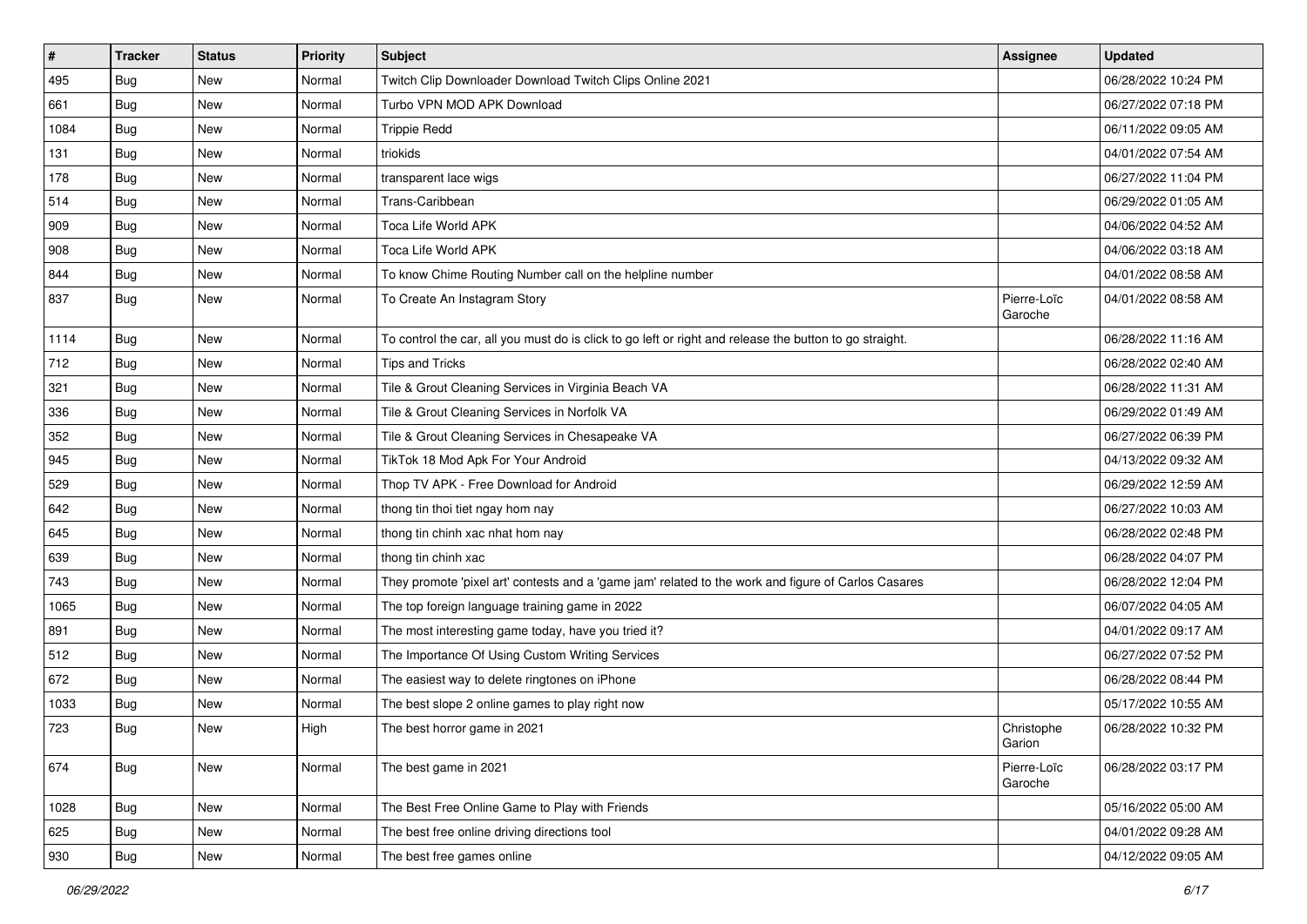| $\vert$ # | <b>Tracker</b> | <b>Status</b> | Priority | <b>Subject</b>                                                       | Assignee             | <b>Updated</b>      |
|-----------|----------------|---------------|----------|----------------------------------------------------------------------|----------------------|---------------------|
| 932       | Bug            | New           | Normal   | The best epic, long-playing PC games will consume days of your life. |                      | 05/15/2022 07:44 PM |
| 749       | Bug            | New           | Normal   | The Best Bubble Shooter Game for Android                             |                      | 06/26/2022 12:12 PM |
| 221       | Bug            | <b>New</b>    | Normal   | The Best APk                                                         |                      | 04/01/2022 08:49 AM |
| 246       | Bug            | New           | Normal   | The Beast App                                                        |                      | 06/29/2022 12:49 AM |
| 970       | Bug            | <b>New</b>    | Normal   | The Amount Of Time Does Cash App Direct Deposit Time Take?           |                      | 06/26/2022 07:32 PM |
| 1040      | Bug            | New           | Normal   | thabet                                                               |                      | 05/19/2022 08:05 PM |
| 482       | Bug            | New           | Normal   | <b>Text Window</b>                                                   |                      | 06/29/2022 12:31 AM |
| 498       | Bug            | New           | Normal   | Téléchargeur SoundCloud : SoundCloud en Mp3                          | Christophe<br>Garion | 06/29/2022 01:03 AM |
| 961       | Bug            | New           | Normal   | TeaTv is an Android                                                  |                      | 06/26/2022 02:02 PM |
| 644       | Bug            | New           | Normal   | <b>TeaTV App Review</b>                                              |                      | 06/27/2022 11:47 AM |
| 664       | Bug            | New           | Normal   | Tea TV Apk Download - The Best Way to Watch Movies Offline           |                      | 06/28/2022 04:09 PM |
| 691       | Bug            | New           | Normal   | tea garden dublin                                                    |                      | 04/01/2022 09:31 AM |
| 926       | Bug            | New           | Normal   | tavor 7                                                              |                      | 06/22/2022 05:08 PM |
| 925       | Bug            | New           | Normal   | tavor 7                                                              |                      | 06/15/2022 03:45 AM |
| 710       | Bug            | New           | Normal   | Take Necessary Assistance If You Are Unable Activate Cash App Card   |                      | 06/25/2022 09:26 PM |
| 1070      | Feature        | New           | Normal   | <b>Tableau Consulting Expertise</b>                                  |                      | 06/09/2022 11:50 AM |
| 1000      | Bug            | New           | Normal   | Super easy way to zoom photos and upload to Instagram                | Christophe<br>Garion | 06/28/2022 06:14 PM |
| 1120      | Bug            | New           | Normal   | Summary of 5 best coloring apps on phones                            |                      | 06/26/2022 11:32 AM |
| 1011      | Bug            | New           | Normal   | Summary of 10 best coloring apps on phones                           |                      | 05/11/2022 10:58 AM |
| 140       | Bug            | New           | Normal   | sugarbalanceusa                                                      |                      | 06/28/2022 12:05 AM |
| 126       | Feature        | New           | Normal   | Stussy Air Force 1 replica                                           |                      | 06/28/2022 11:56 PM |
| 558       | Feature        | New           | Normal   | <b>Stunning Classic Sofas</b>                                        |                      | 06/27/2022 04:44 PM |
| 967       | Feature        | New           | Normal   | stream live nfl games free online                                    |                      | 06/26/2022 10:09 AM |
| 319       | Bug            | New           | Normal   | Steam Cleaning Services in Virginia Beach VA                         |                      | 04/01/2022 07:27 AM |
| 334       | Bug            | New           | Normal   | Steam Cleaning Services in Norfolk VA                                |                      | 04/01/2022 07:25 AM |
| 349       | Bug            | New           | Normal   | Steam Cleaning Services in Chesapeake VA                             |                      | 04/01/2022 07:14 AM |
| 309       | Bug            | New           | Normal   | Stain Removal Services in Virginia Beach VA                          |                      | 04/01/2022 07:19 AM |
| 327       | Bug            | New           | Normal   | Stain Removal Services in Norfolk VA                                 |                      | 04/01/2022 07:26 AM |
| 342       | Bug            | New           | Normal   | Stain Removal Services in Chesapeake VA                              |                      | 04/01/2022 07:22 AM |
| 312       | Bug            | New           | Normal   | Stain Protection Services in Virginia Beach VA                       |                      | 06/28/2022 02:57 PM |
| 330       | Bug            | New           | Normal   | Stain Protection Services in Norfolk VA                              |                      | 04/01/2022 07:26 AM |
| 345       | <b>Bug</b>     | New           | Normal   | Stain Protection Services in Chesapeake VA                           |                      | 06/28/2022 06:52 AM |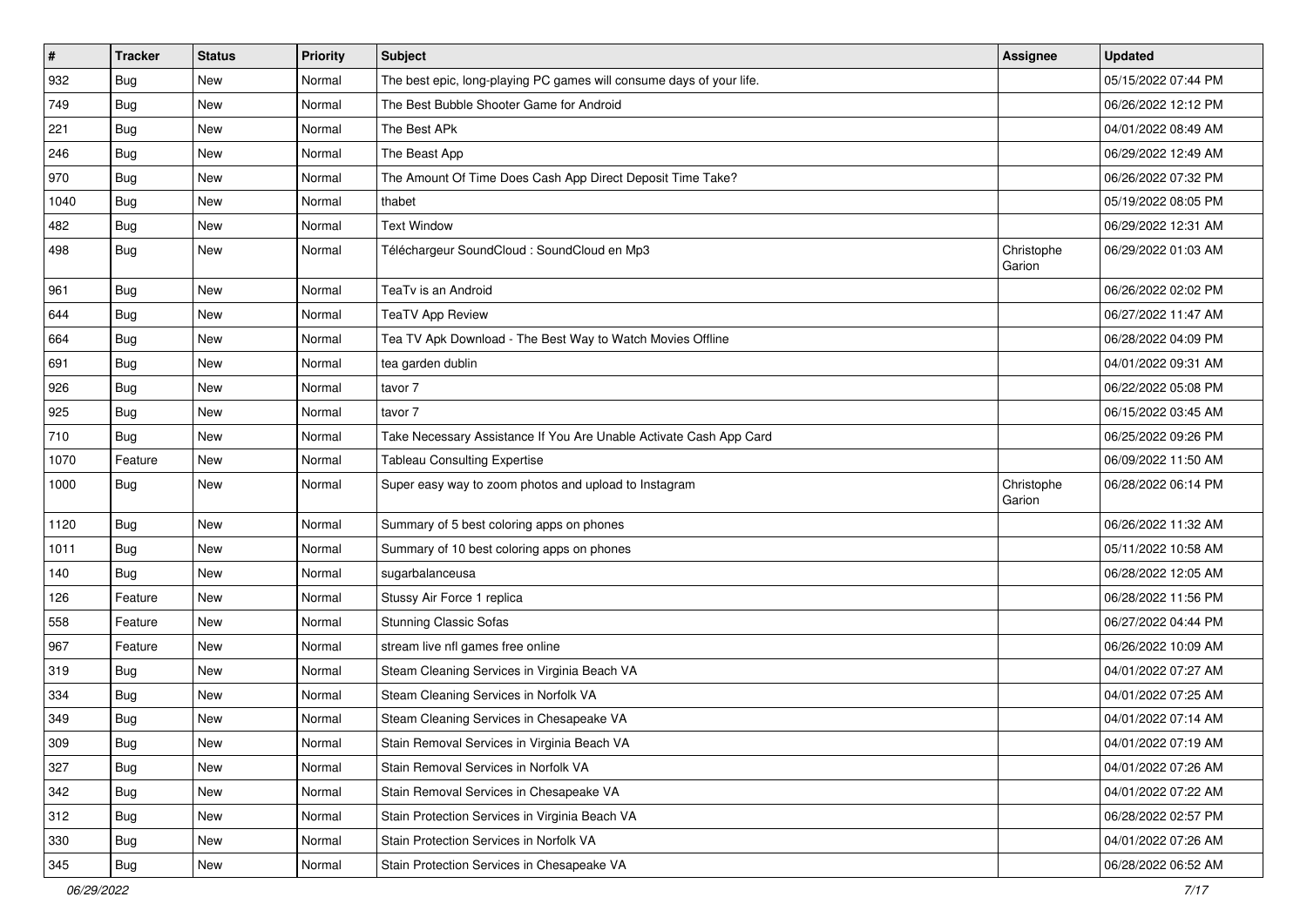| $\vert$ # | <b>Tracker</b> | <b>Status</b> | <b>Priority</b> | <b>Subject</b>                                                                       | Assignee               | <b>Updated</b>      |
|-----------|----------------|---------------|-----------------|--------------------------------------------------------------------------------------|------------------------|---------------------|
| 814       | Bug            | New           | Normal          | Stage Fright Cure                                                                    | Pierre-Loïc<br>Garoche | 06/28/2022 12:31 AM |
| 773       | Bug            | New           | Normal          | Spades - Play online free                                                            |                        | 06/28/2022 12:26 PM |
| 526       | <b>Bug</b>     | New           | Normal          | Soundcloud to mp3 converter - Download Soundcloud songs                              |                        | 06/27/2022 01:55 PM |
| 869       | Bug            | <b>New</b>    | Normal          | Sonnerie Post Malone 2022                                                            |                        | 04/13/2022 11:05 AM |
| 141       | Feature        | New           | Normal          | Something about jerry curly                                                          |                        | 06/29/2022 12:44 AM |
| 718       | Bug            | New           | High            | Solve Complex Accounting Assignments                                                 | Hamza<br>Bourbouh      | 06/27/2022 08:38 PM |
| 222       | Bug            | New           | Normal          | Social Profile links                                                                 |                        | 06/27/2022 01:15 PM |
| 1048      | Bug            | New           | Normal          | So zeigen Sie ein Instagram-Profilbild an und vergrößern es                          |                        | 05/25/2022 06:56 AM |
| 992       | Bug            | New           | Normal          | So vergrößern Sie Ihr Instagram-Profilbild                                           |                        | 06/26/2022 11:29 PM |
| 576       | Bug            | New           | Normal          | So laden Sie ein Instagram-Bild herunter                                             |                        | 06/28/2022 01:51 PM |
| 1018      | Bug            | New           | Normal          | So erhalten Sie ein kostenloses Hörbuch                                              |                        | 06/28/2022 10:39 AM |
| 136       | Bug            | New           | Normal          | snappow                                                                              |                        | 06/28/2022 05:34 PM |
| 809       | Bug            | New           | Normal          | Smash Karts - immerse yourself in the exciting race                                  |                        | 06/28/2022 09:57 AM |
| 897       | Bug            | New           | Normal          | Slot Pulsa Pragmatic Play                                                            | Xavier Thirioux        | 04/01/2022 12:08 PM |
| 63        | Feature        | New           | Normal          | Skip normalization step in mutation generation if it possible                        | Pierre-Loïc<br>Garoche | 06/27/2022 04:16 PM |
| 1110      | Bug            | New           | Normal          | Six Guns Mod Apk Answers Your Questions                                              | Pierre-Loïc<br>Garoche | 06/28/2022 06:26 PM |
| 1109      | Feature        | New           | Normal          | Six Guns Mod Apk Answers Your Questions                                              | Christophe<br>Garion   | 06/26/2022 09:12 AM |
| 1108      | Bug            | New           | Normal          | Six Guns Mod Apk Answers Your Questions                                              |                        | 06/26/2022 06:26 PM |
| 931       | Feature        | New           | High            | Situs Judi Slot Online apel888                                                       | Pierre-Loïc<br>Garoche | 06/26/2022 01:07 AM |
| 808       | Bug            | New           | Normal          | Sinnvolle Guten-Morgen-Grüße                                                         |                        | 06/28/2022 10:45 PM |
| 567       | Bug            | New           | Normal          | Singapore assignment help                                                            |                        | 06/28/2022 04:12 AM |
| 72        | Bug            | New           | Normal          | Simulinkd does not match Lustre using EMF backend when using nested Merge expression | Pierre-Loïc<br>Garoche | 04/01/2022 08:06 AM |
| 500       | Bug            | New           | Normal          | Simply contact the technical team, to find the solution to cash app refund problems. | Pierre-Loïc<br>Garoche | 06/28/2022 08:11 PM |
| 898       | Bug            | New           | Normal          | Shadow Fight 2 Mod APK                                                               |                        | 04/02/2022 09:17 AM |
| 652       | <b>Bug</b>     | New           | Normal          | Sesame Health Benefits                                                               |                        | 06/28/2022 03:01 AM |
| 1055      | Bug            | New           | Normal          | seo apk                                                                              | Pierre-Loïc<br>Garoche | 05/27/2022 06:23 AM |
| 197       | Bug            | New           | Normal          | SBL JABORANDI PLUS HAIR OIL - COMPLETE SCALP CARE (100ML)                            |                        | 06/28/2022 02:47 PM |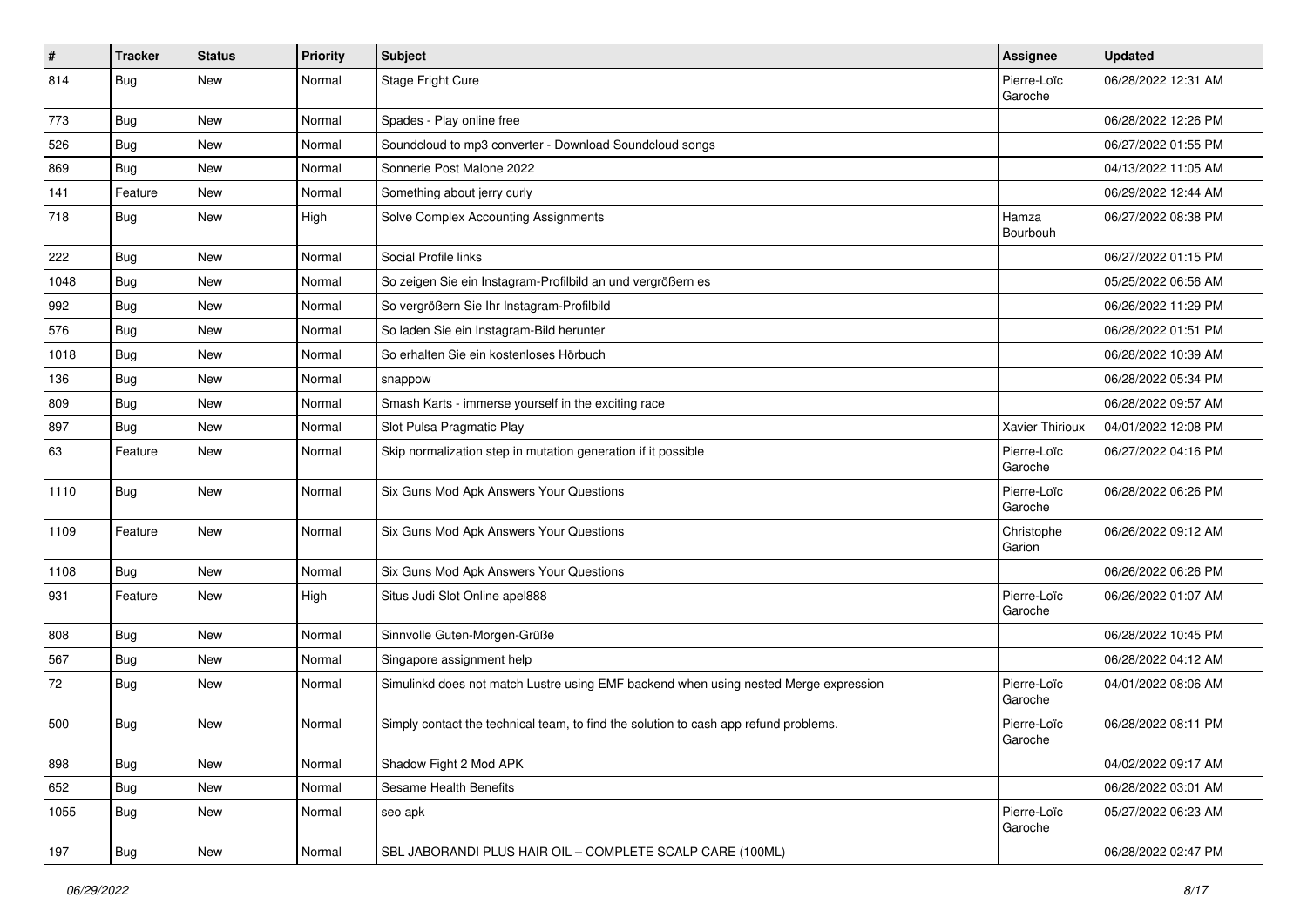| $\sharp$ | <b>Tracker</b> | <b>Status</b> | <b>Priority</b> | Subject                                                             | <b>Assignee</b> | <b>Updated</b>      |
|----------|----------------|---------------|-----------------|---------------------------------------------------------------------|-----------------|---------------------|
| 199      | Bug            | New           | Normal          | SBL CLEARSTONE DROPS (30ML)                                         |                 | 04/01/2022 08:23 AM |
| 252      | Bug            | New           | Normal          | Samsung U600 - Is Essential Business And Personal Phone             |                 | 04/04/2022 04:45 AM |
| 791      | Bug            | New           | Normal          | Samsnung TV Plus is not working                                     |                 | 04/01/2022 09:03 AM |
| 902      | Feature        | New           | Normal          | salo717                                                             |                 | 05/18/2022 10:35 AM |
| 651      | Bug            | <b>New</b>    | Normal          | Salmon Health Benefits                                              |                 | 06/28/2022 05:49 PM |
| 794      | Feature        | New           | Normal          | Safe place to buy fifa coins                                        |                 | 06/28/2022 11:15 AM |
| 638      | Bug            | New           | Normal          | Run 3 game                                                          |                 | 06/26/2022 06:31 AM |
| 322      | Bug            | New           | Normal          | Rug Cleaning Services in Virginia Beach VA                          |                 | 04/01/2022 07:26 AM |
| 337      | Bug            | New           | Normal          | Rug Cleaning Services in Norfolk VA                                 |                 | 04/01/2022 07:23 AM |
| 353      | Bug            | New           | Normal          | Rug Cleaning Services in Chesapeake VA                              |                 | 04/01/2022 07:14 AM |
| 160      | Bug            | New           | Normal          | rtyuiv wbhyu                                                        |                 | 04/01/2022 07:56 AM |
| 261      | Bug            | New           | Normal          | Ringtone Downloads - Easy Ways Come Up With Your Own Ringtones      |                 | 06/28/2022 10:06 PM |
| 595      | Bug            | New           | Normal          | RFM Online - une révolution dans la gestion de l'identité numérique |                 | 06/27/2022 11:06 PM |
| 250      | Bug            | New           | Normal          | Reviews of phone ringtones                                          |                 | 06/29/2022 12:29 AM |
| 804      | Bug            | New           | Normal          | Review                                                              |                 | 06/27/2022 08:38 PM |
| 471      | Bug            | New           | Normal          | Residential Floor Cleaning Westchester MA                           |                 | 06/28/2022 12:23 PM |
| 447      | Bug            | New           | Normal          | Residential Floor Cleaning Watertown MA                             |                 | 04/01/2022 07:49 AM |
| 422      | Bug            | <b>New</b>    | Normal          | Residential Floor Cleaning Somerville MA                            |                 | 04/01/2022 07:46 AM |
| 455      | Bug            | New           | Normal          | Residential Floor Cleaning Quincy MA                                |                 | 04/01/2022 07:38 AM |
| 439      | Bug            | New           | Normal          | Residential Floor Cleaning Newton MA                                |                 | 04/01/2022 07:49 AM |
| 463      | Bug            | New           | Normal          | Residential Floor Cleaning Medford MA                               |                 | 04/01/2022 07:32 AM |
| 431      | Bug            | New           | Normal          | Residential Floor Cleaning Brookline MA                             |                 | 04/01/2022 07:50 AM |
| 414      | Bug            | New           | Normal          | Residential Floor Cleaning Boston MA                                |                 | 04/01/2022 07:46 AM |
| 1082     | Bug            | New           | Normal          | Reset chime bank password without phone number                      |                 | 06/15/2022 11:56 AM |
| 127      | Feature        | New           | Normal          | replica af1                                                         |                 | 04/01/2022 07:55 AM |
| 139      | Bug            | New           | Normal          | relseo                                                              |                 | 06/28/2022 08:48 PM |
| 695      | Bug            | New           | Normal          | Refer Listas IPTV Apk                                               |                 | 06/27/2022 05:13 PM |
| 875      | Bug            | New           | Normal          | Red ball game                                                       |                 | 04/01/2022 09:15 AM |
| 243      | Feature        | New           | Normal          | Reconstruir la pandilla de la mafia en Gangstar Vegas MOD APK       |                 | 06/28/2022 06:59 PM |
| 207      | Feature        | New           | Low             | real estate lead conversion                                         |                 | 06/28/2022 06:09 PM |
| 704      | Bug            | New           | Normal          | Reach support team of Chime Customer Service for instant help       |                 | 06/28/2022 04:57 AM |
| 917      | Bug            | New           | Normal          | Random Person Sent Me Money on Cash App-find solution?              |                 | 04/09/2022 12:32 PM |
| 552      | Feature        | New           | Normal          | Radio rfm and the benefits of radio rfm                             |                 | 06/27/2022 01:44 PM |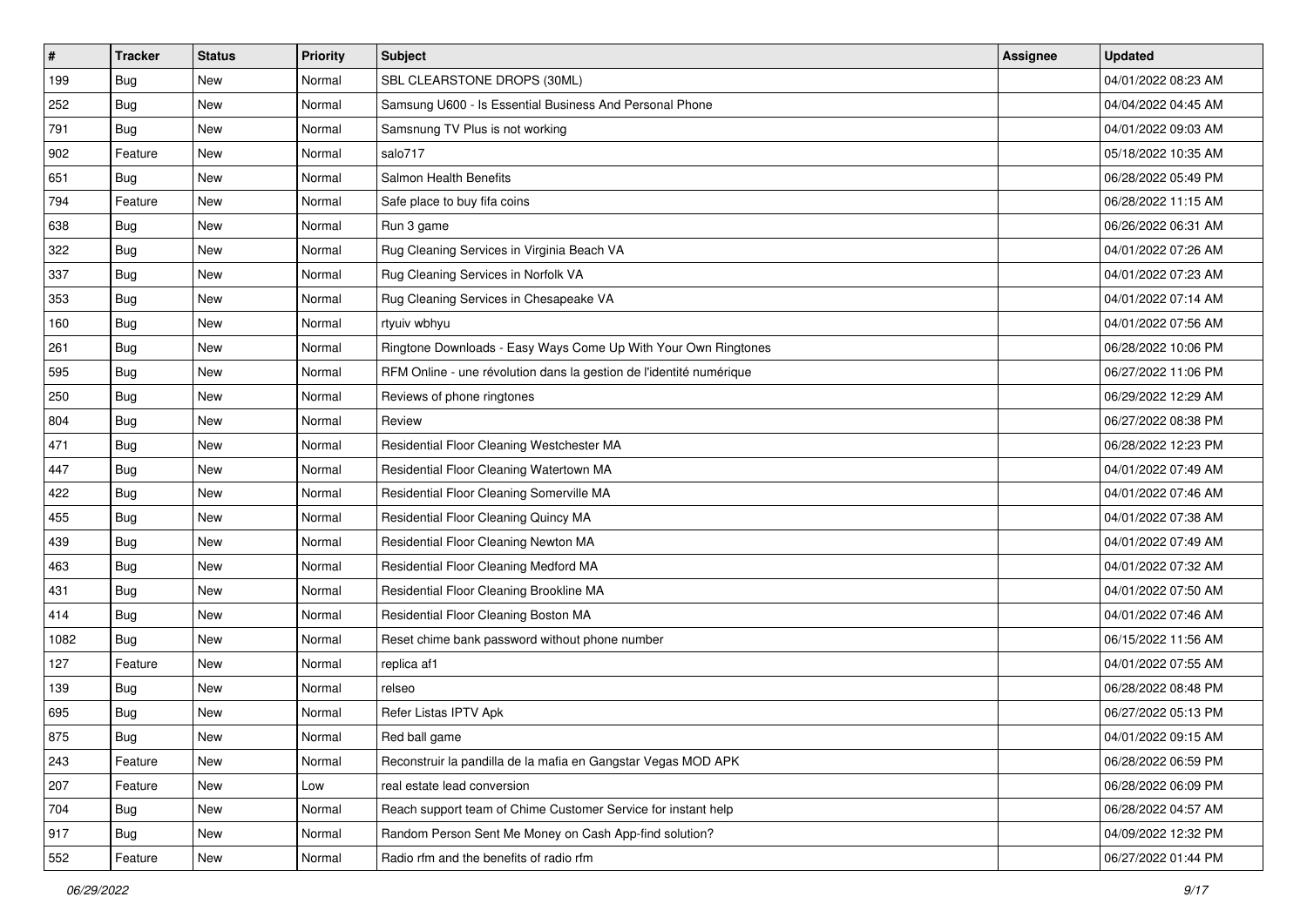| $\sharp$ | <b>Tracker</b> | <b>Status</b> | <b>Priority</b> | <b>Subject</b>                                                              | Assignee               | <b>Updated</b>      |
|----------|----------------|---------------|-----------------|-----------------------------------------------------------------------------|------------------------|---------------------|
| 549      | Bug            | New           | Normal          | Radio Luisteren                                                             |                        | 06/28/2022 05:11 PM |
| 1096     | Bug            | <b>New</b>    | Normal          | Race and experience new life.                                               |                        | 06/26/2022 06:07 PM |
| 546      | Feature        | New           | Normal          | Quickbooks Error                                                            |                        | 06/27/2022 03:44 PM |
| 488      | Bug            | New           | Normal          | Quick solution to solve cash app dispute by the technical team              |                        | 06/28/2022 11:53 PM |
| 1023     | Bug            | <b>New</b>    | Normal          | Questions That Are Typically Asked About Trap The Cat                       |                        | 05/14/2022 03:51 AM |
| 244      | Bug            | New           | Normal          | Quels sont les avantages des stations de radio en ligne.                    |                        | 06/28/2022 11:32 PM |
| 715      | Bug            | New           | Normal          | Puppy Playtime Descargar gratis                                             |                        | 06/28/2022 10:46 PM |
| 850      | Bug            | <b>New</b>    | Normal          | Puppy Playtime APK Android                                                  |                        | 04/01/2022 09:14 AM |
| 797      | Bug            | New           | Normal          | Psychedelic                                                                 | Christophe<br>Garion   | 06/28/2022 11:11 PM |
| 73       | Bug            | New           | Urgent          | properties ID is not set in Json in EMF backend                             | Pierre-Loïc<br>Garoche | 06/27/2022 09:11 PM |
| 517      | Bug            | New           | Normal          | Proficient tips to take help of cash app support professionals:             |                        | 06/26/2022 07:34 AM |
| 152      | Bug            | New           | High            | professional bridal makeup artist                                           | Christophe<br>Garion   | 06/26/2022 05:44 PM |
| 211      | Bug            | New           | Normal          | Problem in Cash App rebate? Call Cash App customer service number for help. |                        | 06/27/2022 09:05 PM |
| 173      | Feature        | New           | Normal          | private limited company registration                                        |                        | 06/28/2022 09:51 PM |
| 1113     | Bug            | New           | Normal          | Press the button to control your car                                        |                        | 06/20/2022 12:09 PM |
| 603      | Bug            | New           | Normal          | Premiere gratuito da lista de IPTV                                          |                        | 06/28/2022 03:48 AM |
| 218      | Bug            | New           | Normal          | Popular Educational trends                                                  |                        | 06/29/2022 12:09 AM |
| 872      | Bug            | New           | Normal          | Poppy Playtime Horror Game Free                                             |                        | 04/01/2022 09:11 AM |
| 830      | Bug            | New           | Normal          | Poppy Playtime APK                                                          |                        | 06/27/2022 10:31 PM |
| 860      | Bug            | New           | Normal          | pokemon guide                                                               | Pierre-Loïc<br>Garoche | 06/18/2022 08:18 PM |
| 766      | Bug            | New           | Normal          | Pobreflix Mod APK Review                                                    |                        | 06/28/2022 08:56 AM |
| 648      | Feature        | New           | Normal          | <b>Plum Health Benefits</b>                                                 |                        | 06/28/2022 06:02 PM |
| 606      | Feature        | New           | Normal          | Play unblocked cookie crush 3                                               | Pierre-Loïc<br>Garoche | 06/29/2022 01:42 AM |
| 600      | Bug            | New           | Normal          | Play Store Pro                                                              |                        | 06/27/2022 09:43 PM |
| 816      | Bug            | New           | Normal          | Play Scribble io fun with everyone                                          |                        | 06/28/2022 03:20 PM |
| 640      | Bug            | New           | Normal          | play game with me                                                           |                        | 06/28/2022 06:33 AM |
| 556      | Bug            | New           | Normal          | Play Game Mod Apk With Your Friends                                         |                        | 06/29/2022 01:00 AM |
| 752      | Bug            | New           | Normal          | Plagerism checker                                                           |                        | 06/26/2022 06:33 PM |
| 744      | Bug            | New           | Normal          | Pixel Survive                                                               |                        | 06/28/2022 05:13 AM |
| 172      | Feature        | New           | Normal          | pgdm colleges in bangalore                                                  |                        | 06/23/2022 10:47 PM |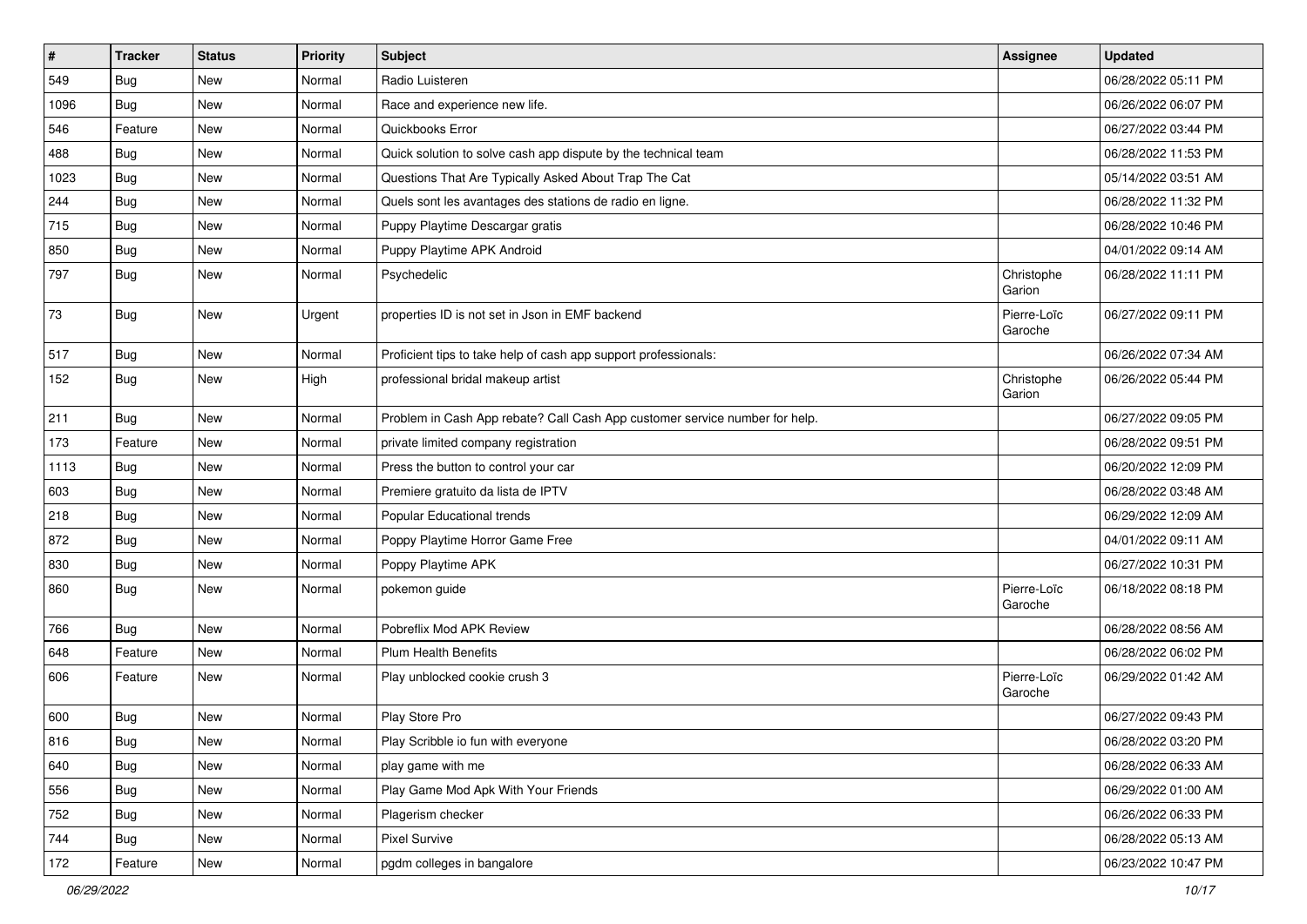| $\pmb{\#}$ | <b>Tracker</b> | <b>Status</b> | Priority | Subject                                                           | Assignee              | <b>Updated</b>      |
|------------|----------------|---------------|----------|-------------------------------------------------------------------|-----------------------|---------------------|
| 649        | Feature        | New           | Normal   | Pear Health Benefits                                              |                       | 06/28/2022 08:04 AM |
| 654        | Feature        | New           | Normal   | <b>Peach Health Benefits</b>                                      |                       | 06/28/2022 10:03 AM |
| 975        | <b>Bug</b>     | New           | Normal   | Payback 2 Mod APK                                                 |                       | 05/05/2022 10:56 AM |
| 1090       | Bug            | <b>New</b>    | Normal   | Pay Someone To Do My Assignment                                   |                       | 06/11/2022 03:15 PM |
| 1089       | Bug            | <b>New</b>    | Normal   | Pay Someone To Do My Assignment                                   |                       | 06/15/2022 04:44 AM |
| 817        | <b>Bug</b>     | New           | Normal   | Pacman 30th Anniversary                                           |                       | 06/28/2022 09:20 AM |
| 280        | <b>Bug</b>     | <b>New</b>    | Normal   | Pacific Web Design                                                |                       | 06/28/2022 01:25 PM |
| 138        | Bug            | <b>New</b>    | Normal   | own-sweethome                                                     |                       | 06/28/2022 08:42 PM |
| 662        | <b>Bug</b>     | <b>New</b>    | Normal   | Oreo TV Download - The Easiest Way to Watch Live TV               |                       | 06/27/2022 03:14 PM |
| 643        | <b>Bug</b>     | <b>New</b>    | Normal   | Oreo TV Apk Download                                              |                       | 06/28/2022 04:57 PM |
| 858        | Bug            | New           | Normal   | opourid                                                           | Christophe<br>Garion  | 04/01/2022 09:13 AM |
| 1047       | Bug            | <b>New</b>    | Normal   | Opensea                                                           | Corentin<br>Lauverjat | 05/24/2022 02:32 PM |
| 753        | <b>Bug</b>     | <b>New</b>    | Normal   | onlineessaygrader                                                 |                       | 06/28/2022 05:55 AM |
| 619        | <b>Bug</b>     | <b>New</b>    | Normal   | Online Trusted Medicine Store in US for Health - Genericmedsupply |                       | 06/29/2022 12:26 AM |
| 609        | <b>Bug</b>     | <b>New</b>    | High     | Online Trusted Medicine Store in US for Health - Genericmedsupply |                       | 06/27/2022 12:02 PM |
| 740        | Feature        | <b>New</b>    | Normal   | Online Thesis Help USA                                            |                       | 06/28/2022 08:25 PM |
| 856        | <b>Bug</b>     | New           | Normal   | Online Classes Assistance Help For Student                        |                       | 04/01/2022 09:13 AM |
| 855        | Bug            | <b>New</b>    | Normal   | Online Classes Assistance Help For Student                        |                       | 04/01/2022 09:13 AM |
| 848        | Feature        | <b>New</b>    | Normal   | Online Classes Assistance                                         |                       | 04/01/2022 08:57 AM |
| 1056       | Feature        | <b>New</b>    | Normal   | Online Class Issues                                               |                       | 05/28/2022 12:44 AM |
| 681        | Feature        | New           | High     | <b>Online Class</b>                                               |                       | 06/27/2022 07:20 AM |
| 659        | Bug            | New           | Normal   | Olive Oil Properties And Health Benefits                          |                       | 06/27/2022 06:34 PM |
| 364        | Bug            | <b>New</b>    | Normal   | Office Moving Services in Washington DC                           |                       | 04/01/2022 07:13 AM |
| 388        | <b>Bug</b>     | <b>New</b>    | Normal   | Office Moving Services in Sterling VA                             |                       | 04/01/2022 07:16 AM |
| 400        | Bug            | New           | Normal   | Office Moving Services in Potomac MD                              |                       | 06/27/2022 12:57 PM |
| 382        | Bug            | <b>New</b>    | Normal   | Office Moving Services in McLean VA                               |                       | 04/01/2022 07:17 AM |
| 406        | Bug            | New           | Normal   | Office Moving Services in Gaithersburg MD                         |                       | 04/01/2022 07:47 AM |
| 376        | Bug            | New           | Normal   | Office Moving Services in Fairfax VA                              |                       | 04/01/2022 07:17 AM |
| 358        | Bug            | New           | Normal   | Office Moving Services in Baltimore MD                            |                       | 04/01/2022 07:13 AM |
| 370        | Bug            | New           | Normal   | Office Moving Services in Arlington County VA                     |                       | 04/01/2022 07:16 AM |
| 394        | Bug            | New           | Normal   | Office Moving Services in Annapolis MD                            |                       | 04/01/2022 07:15 AM |
| 311        | <b>Bug</b>     | New           | Normal   | Odor Removal Services in Virginia Beach VA                        |                       | 04/01/2022 07:19 AM |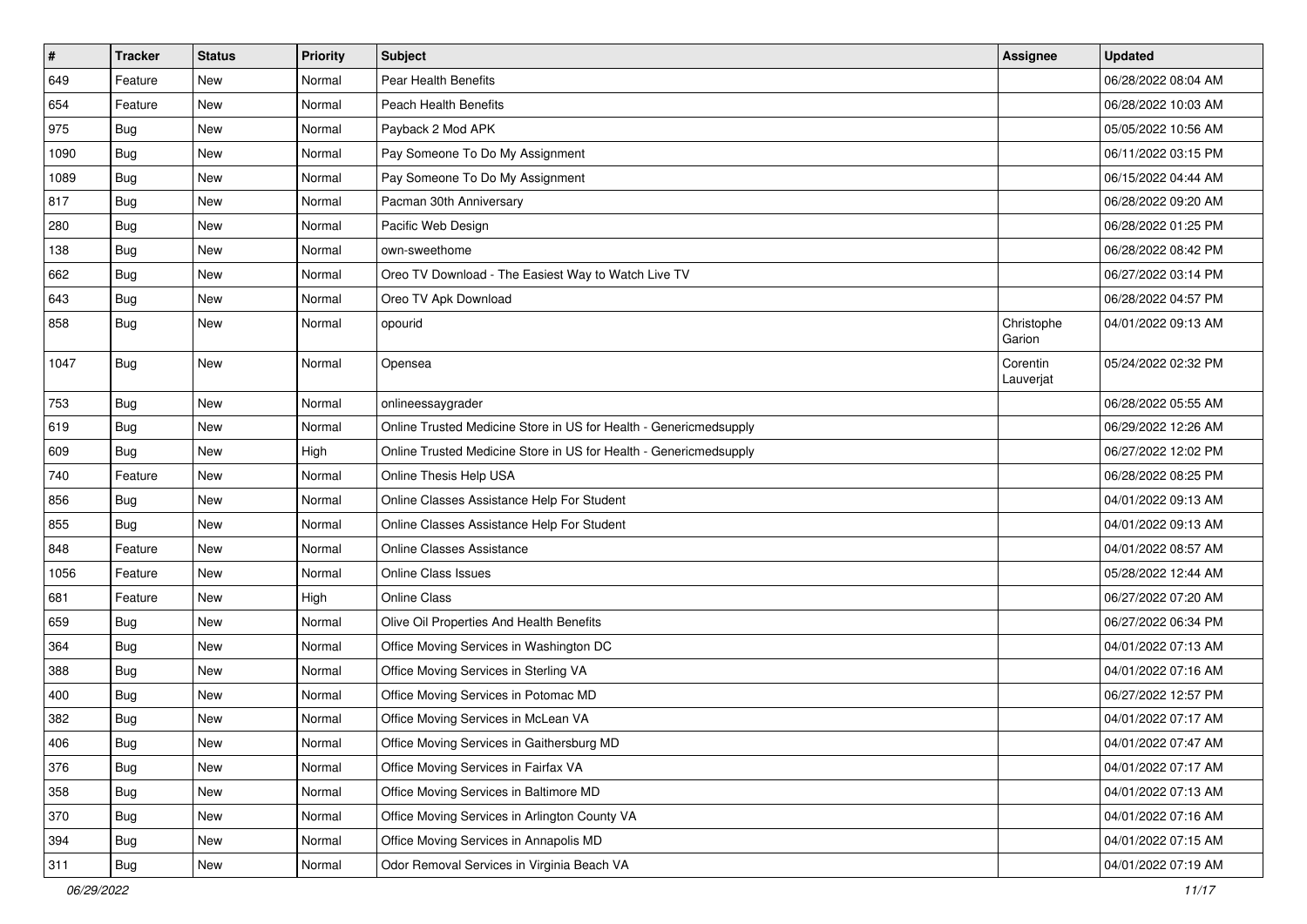| $\pmb{\#}$ | <b>Tracker</b> | <b>Status</b> | Priority | Subject                                                                                | Assignee               | <b>Updated</b>      |
|------------|----------------|---------------|----------|----------------------------------------------------------------------------------------|------------------------|---------------------|
| 329        | Bug            | New           | Normal   | Odor Removal Services in Norfolk VA                                                    |                        | 04/01/2022 07:22 AM |
| 344        | Bug            | <b>New</b>    | Normal   | Odor Removal Services in Chesapeake VA                                                 |                        | 06/25/2022 12:42 AM |
| 777        | <b>Bug</b>     | New           | Normal   | Obtain driving instructions using Google Maps.                                         |                        | 06/27/2022 09:05 PM |
| 183        | Bug            | New           | Normal   | Nursing Assignment Help Online                                                         |                        | 06/28/2022 07:07 PM |
| 1005       | Bug            | <b>New</b>    | High     | Nursing Assignment Help in UK                                                          |                        | 05/13/2022 05:33 PM |
| 669        | Feature        | New           | Normal   | Nursing Assignment Help                                                                |                        | 06/28/2022 11:16 PM |
| 828        | <b>Bug</b>     | <b>New</b>    | Normal   | Nursery management                                                                     |                        | 06/28/2022 12:10 PM |
| 481        | Bug            | New           | Normal   | Nur Online Shop                                                                        |                        | 06/27/2022 11:05 PM |
| 480        | <b>Bug</b>     | <b>New</b>    | Normal   | Nur Online Shop                                                                        |                        | 06/28/2022 06:46 PM |
| 866        | Feature        | <b>New</b>    | Normal   | Northern Ireland Dissertation Writing Service                                          | Pierre-Loïc<br>Garoche | 04/01/2022 09:12 AM |
| 862        | <b>Bug</b>     | New           | Normal   | none                                                                                   |                        | 04/01/2022 09:11 AM |
| 185        | Bug            | <b>New</b>    | Normal   | Non-Plagiarized Research Writing                                                       |                        | 06/28/2022 02:56 AM |
| 277        | Feature        | New           | Normal   | Nike Dunks Replica                                                                     |                        | 04/01/2022 08:19 AM |
| 276        | Feature        | <b>New</b>    | Normal   | Nike Dunks Replica                                                                     |                        | 04/01/2022 08:19 AM |
| 821        | Bug            | New           | Normal   | Nicoo - A Review of the Popular Battle Royale Game                                     |                        | 06/28/2022 08:30 AM |
| 115        | <b>Bug</b>     | New           | Normal   | NFL LIVE STREAM                                                                        |                        | 06/27/2022 02:53 PM |
| 1026       | Bug            | <b>New</b>    | Normal   | New Puzzle Game for All Age - Dordle                                                   |                        | 06/25/2022 06:17 PM |
| 572        | Feature        | <b>New</b>    | Normal   | New features of WhatsApp Plus on Android phones                                        | Pierre-Loïc<br>Garoche | 06/27/2022 11:22 PM |
| 204        | Feature        | <b>New</b>    | Normal   | New Car Tyres                                                                          |                        | 04/01/2022 08:40 AM |
| 209        | <b>Bug</b>     | New           | Normal   | Neglect to access old Cash App account considering message notice issue? Contact help. |                        | 06/29/2022 01:01 AM |
| 583        | Bug            | New           | High     | Need the Cash app customer service phone number?                                       |                        | 06/27/2022 04:49 PM |
| 894        | Feature        | New           | Normal   | Need phd dissertation help in UK                                                       |                        | 05/30/2022 12:29 PM |
| 550        | Bug            | <b>New</b>    | Normal   | Nederland FM - beste manieren om naar internationale radio op internet te luisteren    |                        | 06/29/2022 12:06 AM |
| 527        | Feature        | <b>New</b>    | Normal   | My Teachers                                                                            |                        | 06/28/2022 10:18 PM |
| 234        | Bug            | New           | Normal   | My Personal Experience With the College Writing Services                               |                        | 06/28/2022 09:28 AM |
| 532        | Bug            | New           | Normal   | My Assignment Help                                                                     |                        | 06/28/2022 11:11 PM |
| 790        | Bug            | New           | Normal   | My app                                                                                 |                        | 04/01/2022 09:03 AM |
| 990        | Bug            | New           | Normal   | Mushrooms                                                                              |                        | 06/26/2022 05:41 AM |
| 362        | Bug            | New           | Normal   | Moving Services in Washington DC                                                       |                        | 04/01/2022 07:13 AM |
| 386        | Bug            | New           | Normal   | Moving Services in Sterling VA                                                         |                        | 04/01/2022 07:16 AM |
| 398        | Bug            | New           | Normal   | Moving Services in Potomac MD                                                          |                        | 04/01/2022 07:32 AM |
| 380        | Bug            | New           | Normal   | Moving Services in McLean VA                                                           |                        | 06/29/2022 01:43 AM |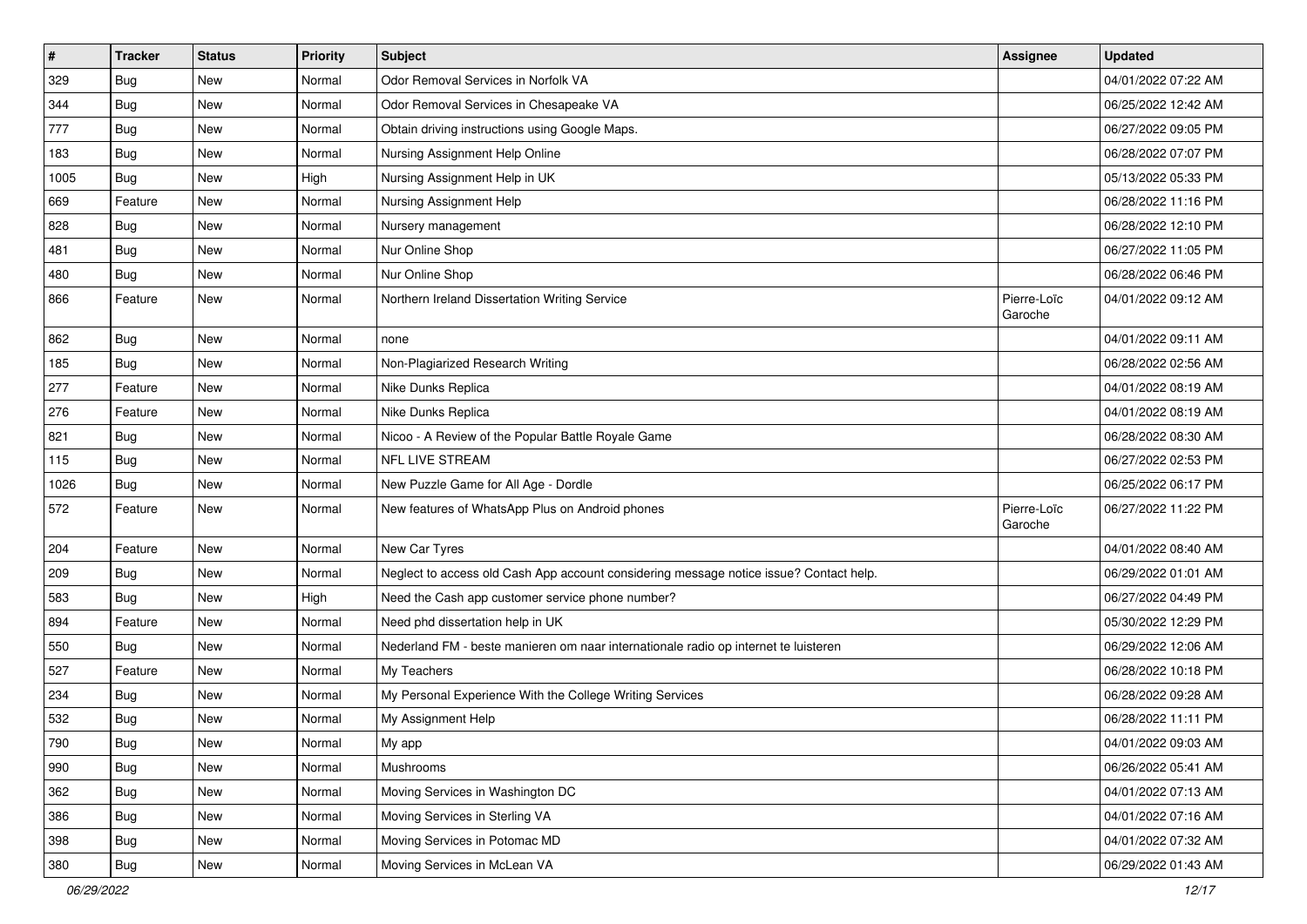| #    | <b>Tracker</b> | <b>Status</b> | Priority | Subject                                                                                                                                                  | Assignee | <b>Updated</b>      |
|------|----------------|---------------|----------|----------------------------------------------------------------------------------------------------------------------------------------------------------|----------|---------------------|
| 404  | Bug            | New           | Normal   | Moving Services in Gaithersburg MD                                                                                                                       |          | 04/01/2022 07:47 AM |
| 374  | Bug            | <b>New</b>    | Normal   | Moving Services in Fairfax VA                                                                                                                            |          | 04/01/2022 07:18 AM |
| 356  | Bug            | New           | Normal   | Moving Services in Baltimore MD                                                                                                                          |          | 04/01/2022 07:13 AM |
| 368  | Bug            | New           | Normal   | Moving Services in Arlington County VA                                                                                                                   |          | 04/01/2022 07:12 AM |
| 392  | Bug            | New           | Normal   | Moving Services in Annapolis MD                                                                                                                          |          | 04/01/2022 07:16 AM |
| 935  | Bug            | New           | Normal   | MovieBox Pro Apk - Watch Movies and TV Shows on Your Android Phone                                                                                       |          | 06/26/2022 04:11 AM |
| 934  | Bug            | New           | Normal   | MovieBox Pro Apk - Watch Movies and TV Shows on Your Android Phone                                                                                       |          | 05/10/2022 11:01 AM |
| 318  | Bug            | New           | Normal   | Mold Removal Services in Virginia Beach VA                                                                                                               |          | 04/01/2022 07:27 AM |
| 333  | Bug            | New           | Normal   | Mold Removal Services in Norfolk VA                                                                                                                      |          | 06/28/2022 10:06 PM |
| 348  | Bug            | New           | Normal   | Mold Removal Services in Chesapeake VA                                                                                                                   |          | 06/28/2022 12:53 AM |
| 248  | Bug            | New           | Normal   | Mobile ringtones and attractiveness ringtones                                                                                                            |          | 06/29/2022 12:45 AM |
| 726  | Bug            | New           | Normal   | Mobile Application Development Services                                                                                                                  |          | 06/28/2022 04:44 PM |
| 905  | <b>Bug</b>     | New           | Normal   | MINI MILITIA MOD APK                                                                                                                                     |          | 05/19/2022 01:54 PM |
| 820  | Bug            | New           | Normal   | Metal Slug Apk para Android                                                                                                                              |          | 06/28/2022 11:01 AM |
| 819  | <b>Bug</b>     | New           | Normal   | Metal Slug Apk para Android                                                                                                                              |          | 06/27/2022 09:35 AM |
| 205  | Bug            | New           | Low      | Mens Designer Glasses                                                                                                                                    |          | 06/29/2022 12:33 AM |
| 988  | Bug            | New           | Normal   | <b>Medicinal Mushrooms</b>                                                                                                                               |          | 06/27/2022 09:33 AM |
| 987  | Bug            | New           | Normal   | <b>Medicinal Mushrooms</b>                                                                                                                               |          | 06/27/2022 07:13 PM |
| 114  | Bug            | New           | Normal   | <b>Medical Research Writing Services</b>                                                                                                                 |          | 06/28/2022 12:06 AM |
| 991  | Bug            | <b>New</b>    | Normal   | <b>MDMA MOLLY</b>                                                                                                                                        |          | 05/03/2022 12:03 AM |
| 310  | Bug            | New           | Normal   | Mattress Cleaning Services in Virginia Beach VA                                                                                                          |          | 06/26/2022 04:33 AM |
| 328  | Bug            | New           | Normal   | Mattress Cleaning Services in Norfolk VA                                                                                                                 |          | 04/01/2022 07:26 AM |
| 343  | Bug            | New           | Normal   | Mattress Cleaning Services in Chesapeake VA                                                                                                              |          | 04/01/2022 07:16 AM |
| 953  | Bug            | New           | Normal   | Manga Dogs - Read Your Favorite Comics on Your Smartphone                                                                                                |          | 06/27/2022 03:53 PM |
| 288  | Bug            | New           | Normal   | Make shopping easier                                                                                                                                     |          | 04/01/2022 07:56 AM |
| 287  | Bug            | New           | Normal   | Make shopping easier                                                                                                                                     |          | 04/01/2022 08:41 AM |
| 870  | Bug            | New           | Normal   | Mahjong Solitaire                                                                                                                                        |          | 04/01/2022 09:12 AM |
| 612  | <b>Bug</b>     | New           | Normal   | Luxury Slingshot Rental                                                                                                                                  |          | 06/27/2022 07:36 PM |
| 1121 | Bug            | New           | Normal   | LustreC do not run                                                                                                                                       |          | 06/22/2022 08:43 AM |
| 825  | Bug            | New           | Normal   | Lucky Patcher Download                                                                                                                                   |          | 06/26/2022 06:09 PM |
| 665  | Feature        | New           | Normal   | Look for a dedicated help with finance assignment                                                                                                        |          | 06/27/2022 11:10 PM |
| 1111 | <b>Bug</b>     | New           | Normal   | LOLBeans is a fun battle royale game where you race with other players while avoiding obstacles. Reach the<br>end of the course in competitive gameplay! |          | 06/26/2022 09:17 AM |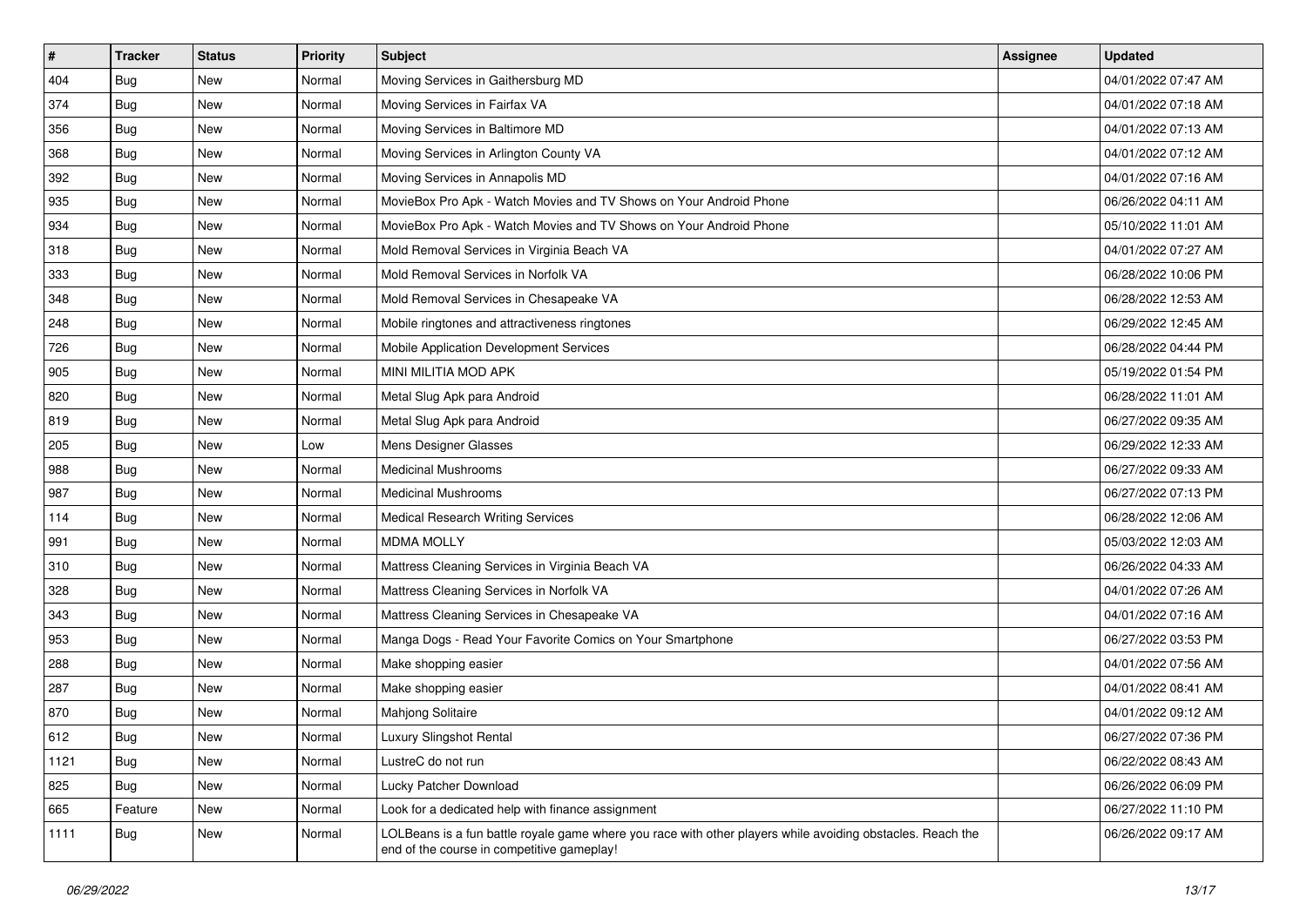| $\vert$ # | <b>Tracker</b> | <b>Status</b> | Priority | <b>Subject</b>                                                                           | <b>Assignee</b>        | <b>Updated</b>      |
|-----------|----------------|---------------|----------|------------------------------------------------------------------------------------------|------------------------|---------------------|
| 270       | Bug            | New           | Normal   | Logo Mansion                                                                             | Christophe<br>Garion   | 04/01/2022 08:20 AM |
| 677       | Bug            | New           | Normal   | Logo Design Services Near Me                                                             |                        | 06/27/2022 07:18 PM |
| 365       | Bug            | New           | Normal   | Local Moving Services in Washington DC                                                   |                        | 04/01/2022 07:12 AM |
| 389       | Bug            | <b>New</b>    | Normal   | Local Moving Services in Sterling VA                                                     |                        | 04/01/2022 07:16 AM |
| 401       | Bug            | New           | Normal   | Local Moving Services in Potomac MD                                                      |                        | 04/01/2022 07:48 AM |
| 383       | Bug            | New           | Normal   | Local Moving Services in McLean VA                                                       |                        | 04/01/2022 07:17 AM |
| 377       | Bug            | New           | Normal   | Local Moving Services in Fairfax VA                                                      |                        | 04/01/2022 07:17 AM |
| 359       | Bug            | New           | Normal   | Local Moving Services in Baltimore MD                                                    |                        | 04/01/2022 07:15 AM |
| 371       | Bug            | <b>New</b>    | Normal   | Local Moving Services in Arlington County VA                                             |                        | 04/01/2022 07:13 AM |
| 395       | Bug            | New           | Normal   | Local Moving Services in Annapolis MD                                                    |                        | 04/01/2022 07:15 AM |
| 171       | Feature        | New           | Normal   | loan management system                                                                   |                        | 06/28/2022 08:24 PM |
| 623       | Bug            | New           | Normal   | Listen to online radio stations for mobile phones                                        |                        | 06/28/2022 06:33 AM |
| 479       | Bug            | New           | Normal   | Limousine Service Bellevue WA                                                            |                        | 06/27/2022 04:37 PM |
| 1098      | Bug            | <b>New</b>    | Normal   | Life of a Fisherman                                                                      |                        | 06/26/2022 05:16 PM |
| 502       | Bug            | New           | Normal   | Les instructions pour définir des sonneries pour iPhone sont simples et faciles à suivre |                        | 06/27/2022 07:52 PM |
| 1077      | Bug            | New           | Normal   | Les excellentes façons d'utiliser ces images                                             |                        | 06/28/2022 02:33 PM |
| 673       | Bug            | New           | Normal   | Learn the basics of pixel art - Clear grid                                               |                        | 06/27/2022 05:06 PM |
| 562       | Bug            | New           | Normal   | Learn Basic Mahjong Rules                                                                |                        | 06/23/2022 12:48 AM |
| 151       | Feature        | New           | Normal   | Law Essay Writing Service - Assignments Planet                                           |                        | 06/28/2022 10:50 AM |
| 739       | Bug            | New           | Normal   | law dissertation help                                                                    |                        | 06/27/2022 06:12 PM |
| 779       | Feature        | New           | Normal   | Latest Whatsapp groups for Teens                                                         | Pierre-Loïc<br>Garoche | 06/27/2022 08:15 PM |
| 904       | Feature        | New           | Normal   | Laora seeck                                                                              |                        | 04/20/2022 11:54 AM |
| 883       | Bug            | New           | Normal   | Langweilen Sie sich jemals bei der gleichen alten Schriftart auf Instagram?              |                        | 04/01/2022 09:16 AM |
| 851       | Bug            | New           | Normal   | Laden Sie den kostenlosen MP3-Klingelton für Ihr Mobiltelefon herunter                   |                        | 04/01/2022 09:14 AM |
| 194       | Bug            | New           | Normal   | lace closure wigs                                                                        |                        | 06/28/2022 02:29 PM |
| 716       | Bug            | New           | Normal   | La celebración de un BabyShower.                                                         |                        | 06/27/2022 12:29 PM |
| 962       | <b>Bug</b>     | New           | Normal   | Kostenlose Hörbücher                                                                     |                        | 06/26/2022 10:45 PM |
| 528       | Bug            | New           | Normal   | Korean Mag                                                                               |                        | 06/29/2022 01:13 AM |
| 534       | Bug            | New           | Normal   | Know how to initiate cash app refund by contacting the technical team                    | Pierre-Loïc<br>Garoche | 06/29/2022 01:24 AM |
| 663       | Bug            | New           | Normal   | Know how the Cash app twitches words in a detailed way.                                  | Pierre-Loïc<br>Garoche | 06/28/2022 07:08 PM |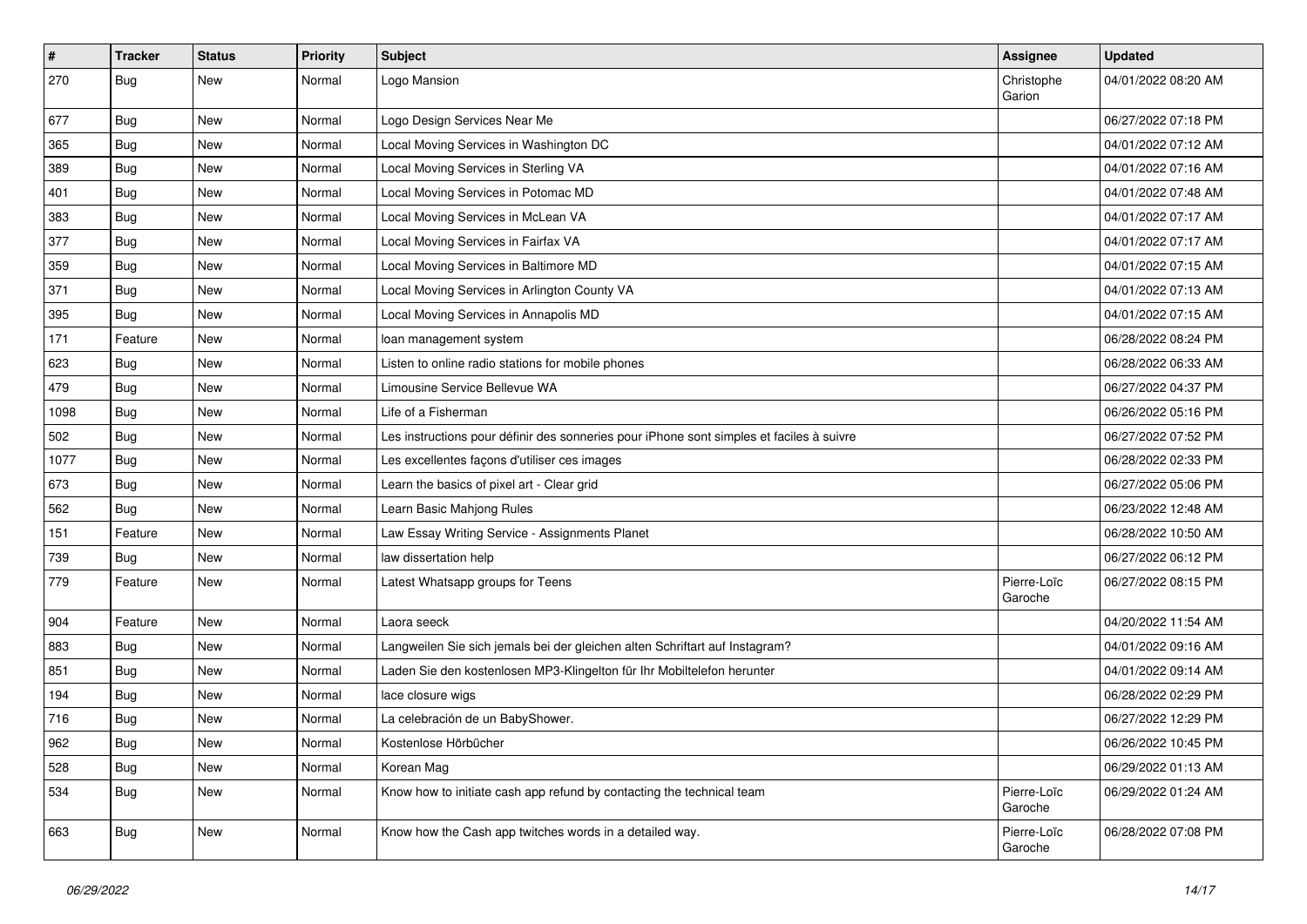| $\vert$ # | <b>Tracker</b> | <b>Status</b> | Priority | <b>Subject</b>                                                                                                  | <b>Assignee</b>        | <b>Updated</b>      |
|-----------|----------------|---------------|----------|-----------------------------------------------------------------------------------------------------------------|------------------------|---------------------|
| 1119      | Bug            | New           | Normal   | Klondike Solitaire                                                                                              |                        | 06/27/2022 03:00 PM |
| 1016      | Bug            | <b>New</b>    | Normal   | Klondike Solitaire                                                                                              |                        | 05/12/2022 09:03 AM |
| 873       | Bug            | New           | Normal   | Klingeltöne mp3                                                                                                 |                        | 04/13/2022 11:03 AM |
| 893       | Bug            | New           | Normal   | klingeltone                                                                                                     |                        | 04/13/2022 11:06 AM |
| 119       | Bug            | New           | Normal   | klhjigyu                                                                                                        |                        | 06/28/2022 09:07 PM |
| 656       | Bug            | New           | Normal   | Kiwi Nutrition Facts And Health Benefits                                                                        |                        | 06/28/2022 08:54 PM |
| 566       | Bug            | New           | Normal   | Kinemaster Pro Download - los App Review                                                                        |                        | 04/01/2022 09:27 AM |
| 88        | Bug            | New           | Normal   | kind2 output: When for node arguments                                                                           | Pierre-Loïc<br>Garoche | 06/28/2022 06:24 AM |
| 596       | Bug            | <b>New</b>    | Normal   | <b>Kids Games</b>                                                                                               |                        | 06/27/2022 04:08 AM |
| 304       | Bug            | New           | Normal   | Keyless Entry Services in Norcross GA                                                                           |                        | 04/01/2022 07:19 AM |
| 805       | Bug            | New           | Normal   | Ketamine Online Store                                                                                           | Christophe<br>Garion   | 06/28/2022 10:04 PM |
| 803       | Feature        | New           | High     | Ketamine Online Store                                                                                           | Pierre-Loïc<br>Garoche | 06/27/2022 11:48 PM |
| 367       | Bug            | New           | Normal   | Junk Removal Services in Washington DC                                                                          |                        | 04/01/2022 07:12 AM |
| 391       | Bug            | New           | Normal   | Junk Removal Services in Sterling VA                                                                            |                        | 04/01/2022 07:16 AM |
| 403       | Bug            | <b>New</b>    | Normal   | Junk Removal Services in Potomac MD                                                                             |                        | 04/01/2022 07:47 AM |
| 385       | Bug            | New           | Normal   | Junk Removal Services in McLean VA                                                                              |                        | 04/01/2022 07:15 AM |
| 379       | Bug            | New           | Normal   | Junk Removal Services in Fairfax VA                                                                             |                        | 04/01/2022 07:17 AM |
| 361       | Bug            | New           | Normal   | Junk Removal Services in Baltimore MD                                                                           |                        | 04/01/2022 07:13 AM |
| 373       | Bug            | New           | Normal   | Junk Removal Services in Arlington County VA                                                                    |                        | 04/01/2022 07:18 AM |
| 397       | Bug            | New           | Normal   | Junk Removal Services in Annapolis MD                                                                           |                        | 04/01/2022 07:15 AM |
| 653       | Bug            | New           | Normal   | Jujube (Jinjoles): Properties And Health Benefits                                                               |                        | 06/27/2022 08:47 AM |
| 240       | Feature        | New           | Normal   | Juego interesante de Dragon Ball Legends MOD APK                                                                |                        | 06/28/2022 02:55 PM |
| 670       | Bug            | New           | Normal   | JTWhatsApp Apk - The New and Improved WhatsApp                                                                  |                        | 06/28/2022 12:32 PM |
| 842       | Bug            | New           | Normal   | Join the fun game                                                                                               |                        | 04/01/2022 08:58 AM |
| 163       | <b>Bug</b>     | New           | Normal   | jknjopl[                                                                                                        |                        | 04/01/2022 07:58 AM |
| 262       | Bug            | New           | Normal   | It this true to dealing Wuth                                                                                    |                        | 06/29/2022 01:37 AM |
| 1049      | Feature        | New           | Normal   | IT Software Company In Delhi                                                                                    |                        | 05/27/2022 05:24 AM |
| 210       | Bug            | New           | Normal   | Issue with check symbol in Cash App? Dial assist number with calling Cash App customer service phone<br>number. |                        | 06/28/2022 09:09 AM |
| 269       | Bug            | New           | Normal   | Is there such a site for app design?                                                                            | Anonymous              | 06/28/2022 10:25 PM |
| 1127      | Bug            | New           | Normal   | Is there any support to find Google Feud answers?                                                               |                        | 06/27/2022 04:27 AM |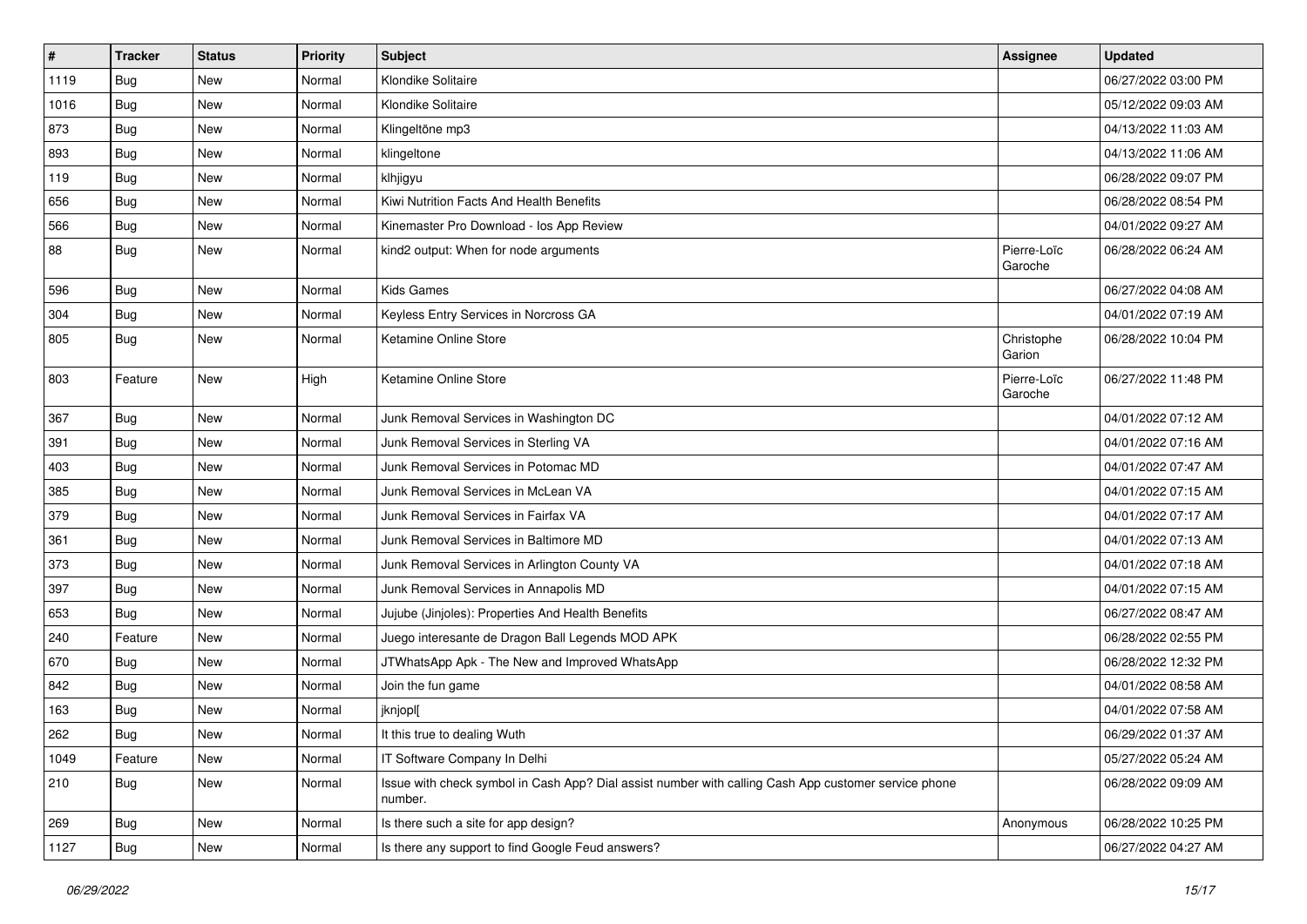| $\sharp$ | <b>Tracker</b> | <b>Status</b> | Priority | <b>Subject</b>                                                                               | Assignee               | <b>Updated</b>      |
|----------|----------------|---------------|----------|----------------------------------------------------------------------------------------------|------------------------|---------------------|
| 999      | Bug            | New           | Normal   | Is there a way to find Google Feud answers?                                                  |                        | 06/28/2022 01:27 AM |
| 231      | Bug            | New           | Normal   | Is the ringtone download difficult or not?                                                   | Pierre-Loïc<br>Garoche | 06/28/2022 04:48 AM |
| 478      | Feature        | New           | Normal   | Is it safe to install third-party WhatsApp GB?                                               |                        | 06/29/2022 12:37 AM |
| 1015     | Bug            | New           | Normal   | Is it possible to send books for free?                                                       |                        | 05/11/2022 04:05 PM |
| 998      | Bug            | New           | Normal   | Is It Hard to Solve Wordle An                                                                |                        | 06/27/2022 12:24 AM |
| 1116     | Bug            | New           | Normal   | ipTV smarts pro                                                                              |                        | 06/28/2022 11:34 AM |
| 993      | Bug            | <b>New</b>    | Normal   | IO Games Free Online                                                                         |                        | 06/26/2022 09:41 AM |
| 788      | Bug            | New           | Normal   | Intro Maker Mod APK                                                                          |                        | 06/28/2022 04:21 AM |
| 225      | Bug            | <b>New</b>    | Normal   | instant personal loan                                                                        |                        | 06/27/2022 02:20 PM |
| 224      | Feature        | New           | Normal   | Instant Personal Loan                                                                        | Pierre-Loïc<br>Garoche | 06/28/2022 04:40 PM |
| 176      | Bug            | New           | Normal   | instant loan without documents                                                               |                        | 06/18/2022 01:43 PM |
| 167      | Bug            | New           | Normal   | instant loan without documents                                                               | Anonymous              | 06/28/2022 07:35 PM |
| 568      | Bug            | New           | Normal   | Instale a versão mais recente do YouTube Premium                                             |                        | 06/27/2022 08:56 PM |
| 748      | Bug            | <b>New</b>    | Normal   | Il y a quelques façons d'obtenir des sonneries gratuites pour votre iPhone                   |                        | 06/26/2022 11:24 PM |
| 1072     | Bug            | New           | Normal   | ij.start canon                                                                               |                        | 06/21/2022 06:56 PM |
| 1013     | Bug            | New           | Normal   | ij.start canon                                                                               |                        | 05/11/2022 11:31 AM |
| 950      | Bug            | New           | Normal   | ij.start canon                                                                               |                        | 06/26/2022 04:35 AM |
| 943      | Bug            | New           | Normal   | ij.start canon                                                                               |                        | 04/13/2022 08:52 AM |
| 846      | Feature        | New           | Normal   | ij.start canon                                                                               |                        | 04/01/2022 08:58 AM |
| 525      | Bug            | New           | Normal   | If you don't have a QR code: How to activate cash app card in app                            |                        | 06/28/2022 07:52 PM |
| 604      | Bug            | <b>New</b>    | Normal   | Idle Game Online                                                                             |                        | 06/28/2022 04:30 AM |
| 1104     | Bug            | New           | Normal   | Idle game fix bug                                                                            |                        | 06/26/2022 06:52 PM |
| 1103     | Bug            | New           | Normal   | Idle game fix bug                                                                            |                        | 06/25/2022 09:08 PM |
| 1031     | Bug            | New           | Normal   | <b>IAFT Traders Union</b>                                                                    |                        | 05/16/2022 03:14 PM |
| 1030     | Bug            | New           | Normal   | <b>IAFT Traders Union</b>                                                                    |                        | 05/16/2022 03:13 PM |
| 736      | Bug            | New           | Normal   | I Want to Edit in My Website (transfer-factor.net) Unfortunately, Unable to Edit It          |                        | 06/24/2022 07:32 AM |
| 711      | Bug            | New           | Normal   | Human Fall Flat Apk Download                                                                 |                        | 06/28/2022 08:27 PM |
| 123      | Bug            | New           | Normal   | https://www.reddit.com/r/NRLgrandfinal2020/                                                  |                        | 06/28/2022 06:50 PM |
| 124      | Bug            | New           | Normal   | https://www.bigmarker.com/ustvpass/LIVE-Atlanta-Falcons-vs-Carolina-Panthers-NFL-Week-8-Game |                        | 04/01/2022 07:55 AM |
| 486      | <b>Bug</b>     | New           | Low      | HP Wireless Printer Setup                                                                    | Anonymous              | 06/28/2022 05:35 PM |
| 238      | <b>Bug</b>     | New           | Low      | HP Printer Assistant Software   Download & Install HP Assistant                              |                        | 04/01/2022 08:16 AM |
| 237      | Feature        | New           | Normal   | HP Printer Assistant Software   Download & Install HP Assistant                              |                        | 06/28/2022 04:50 AM |